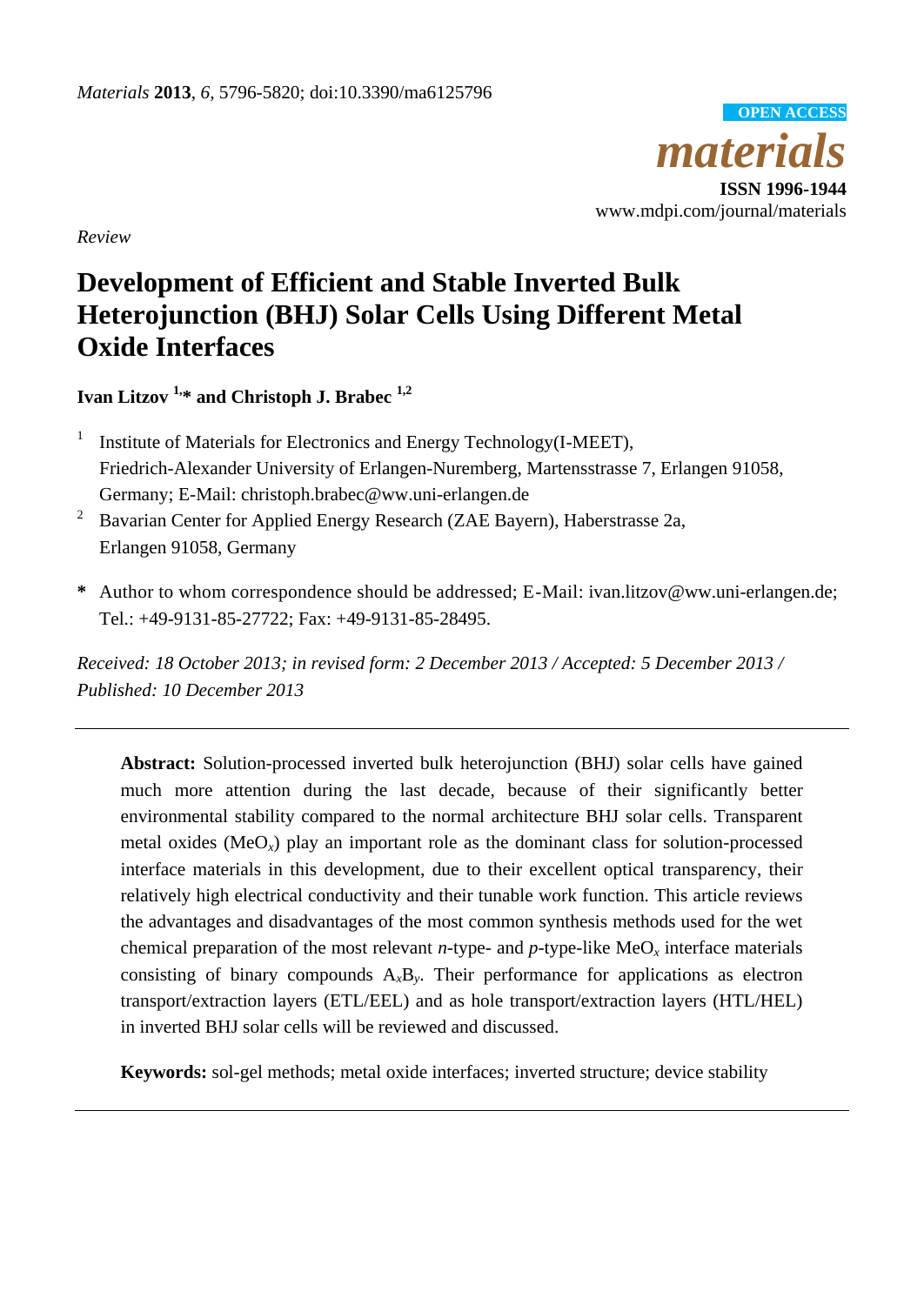# **1. Introduction**

Solar cells are considered an ideal technology for renewable power generation, as they directly convert solar energy into electricity without any "green-house" gas emission. Today, still, solar cells based on Si dominate the photovoltaic (PV) market [1]. With the discovery of high conductivity in perylene-iodine complexes in 1954, organic semiconductors have become intensively researched. The unique properties of organic semiconductors, like flexibility, thinness and simple fabrication processes, enable the potential applications for organic solar cells (OSCs) and organic light emitting diodes (OLEDs) [2]. However one of the major breakthroughs in the field of OSC was the discovery of bulk heterojunction (BHJ) composites, resulting in two different prototype architectures: on the one hand, the "normal structure" architecture, traditionally requiring reactive cathode materials, like Ca or LiF [3–14], and, on the other hand, the "inverted structure" [15–29], allowing one to work with air stable cathode materials, like indium tin oxide (ITO) or Ag. Therefore, inverted architecture BHJ solar cells provide a good strategy for improved air stability. The interface materials play an essential role in designing efficient and stable BHJ solar cells. MeO*<sup>x</sup>* have been reported not only as an electron/hole transport layer (ETL/HTL) or an electron/hole extraction layer (EEL/HEL), but also as an electrical contact to a less air-sensitive high work function metal, e.g., Ag or Al (Au) [22–25].

In general,  $\text{MeO}_x$  have good optical transparency and sufficient electrical conductivity. Today, the focus of scientists is on the processing of highly transparent and conductive thin films based on n-type- and p-type-like semiconductor metal oxides [23,30–32]. Most of these MeO*<sup>x</sup>* are binary compounds, like ZnO, TiO<sub>2</sub>, SnO<sub>2</sub>, In<sub>2</sub>O<sub>3</sub>, MoO<sub>3</sub>, WO<sub>3</sub> or V<sub>2</sub>O<sub>5</sub>, consisting of one metallic element. One advantage of using binary compounds as interface materials is that their chemical composition in film depositions is relatively easy to control, compared to the ternary compounds and multicomponent oxides [33].

Metal oxides can be prepared in various sizes and geometries, but one of the greatest challenges remains the precise control of the particle size, shape, crystalline structure and processing properties.

A great number of synthesis methods were tested over the last several years [34–64], which all allow access to MeO*<sup>x</sup>* nanomaterials with uniform crystal structure, form and varied composition. The liquid phase synthesis methods are more versatile with regards to controlling the structural and morphological properties of the products, compared to, for example, the gas phase processes [39]. Potential pathways in liquid phase syntheses include a precipitation reaction, an aqueous or non-hydrolytic sol-gel process [38,41,56,57,61] and hydrothermal [49,59] or solvothermal methods [53,58]. The synthesis of the desired metal oxide nanoparticles requires, in some cases, a combination of these techniques. Aqueous sol-gel methods were used for decades for the production of highly monodisperse colloids, despite their limitations concerning the low crystallinity. Additionally, the aqueous synthesis pathways are very demanding, due to the higher reactivity of metals in the starting precursors and the double functionality of water as the solvent and ligand. The slightest variations of reaction conditions may leads to different particle morphologies and, therefore, complicate the use of these synthesis routes for industry applications [57].

In this review, we will summarize the most frequently published chemical methods for the synthesis of transition metal oxides. A focus is placed on the classical sol-gel methods (precipitation reactions) [34,35,37,38,40,41,43–45,52,64] and the so-called non-hydrolytic sol-gel methods [49,53,56,57,61] at moderate temperatures without surfactants. In the second part of this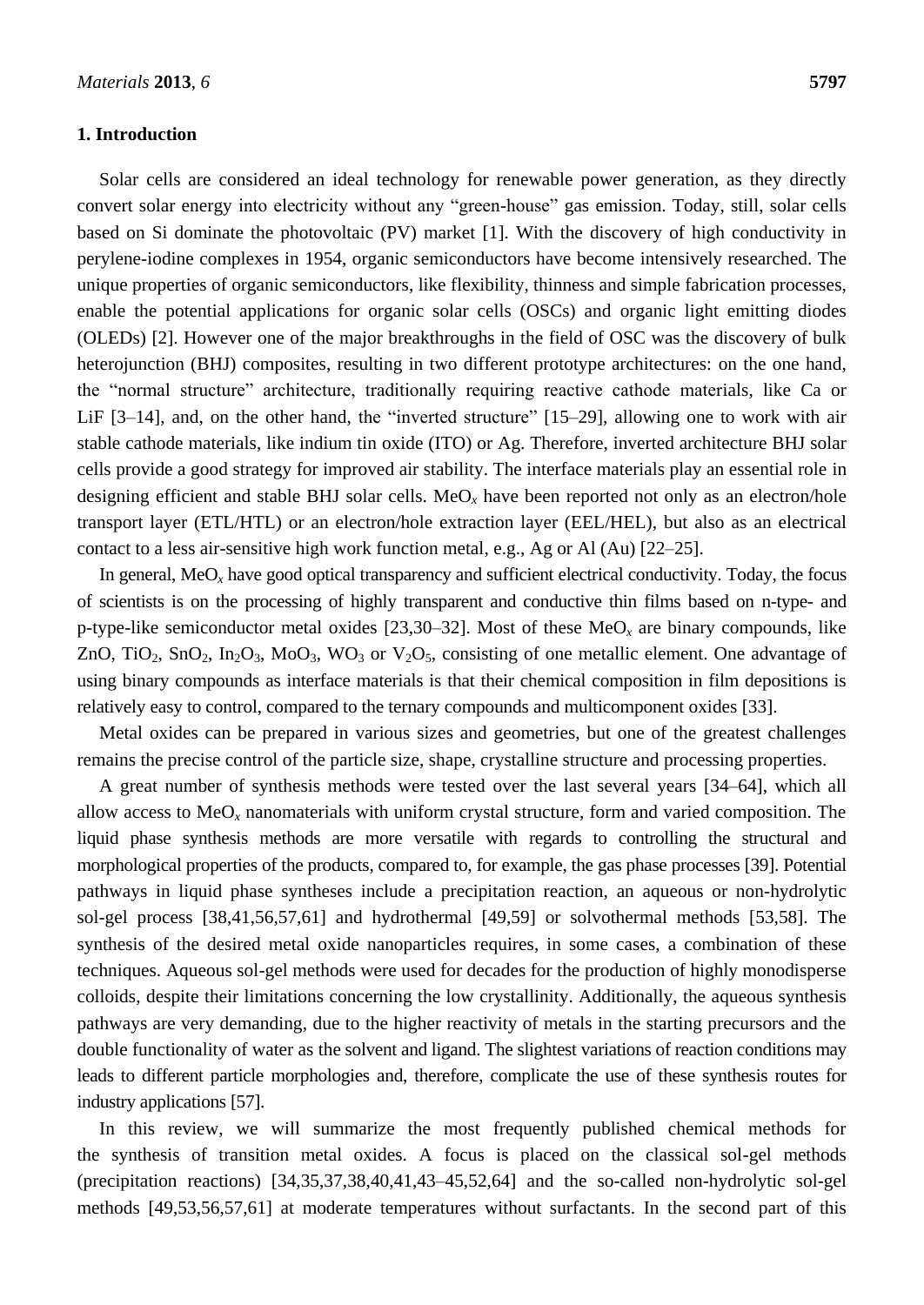review, we will discuss the application of the corresponding MeO*<sup>x</sup>* as interface layers in the inverted BHJ organic solar cells.

# **2. Comparison between the Classical Sol-Gel Method (Precipitation Reactions) and the Non-hydrolytic Sol-Gel Method**

In this section, we will discuss the principles of the sol-gel process, with particular emphasis on its potential for transition metal oxide (MeO*x*) synthesis via the classical sol-gel method (precipitation reactions) and the non-hydrolytic sol-gel method.

In general, the sol-gel process consists of the following steps: (1) preparation of a homogeneous solution, either by dissolution of the metal organic precursors in an organic solvent or by dissolution of inorganic salts in an organic solvent or water; (2) conversion of the homogeneous solution into a sol by treatment with a suitable reagent (generally base); (3) aging; (4) shaping; and (5) thermal treatment or sintering [65] (Figure 1).

**Figure 1.** Various sol-gel options to control the final morphology of the different product.

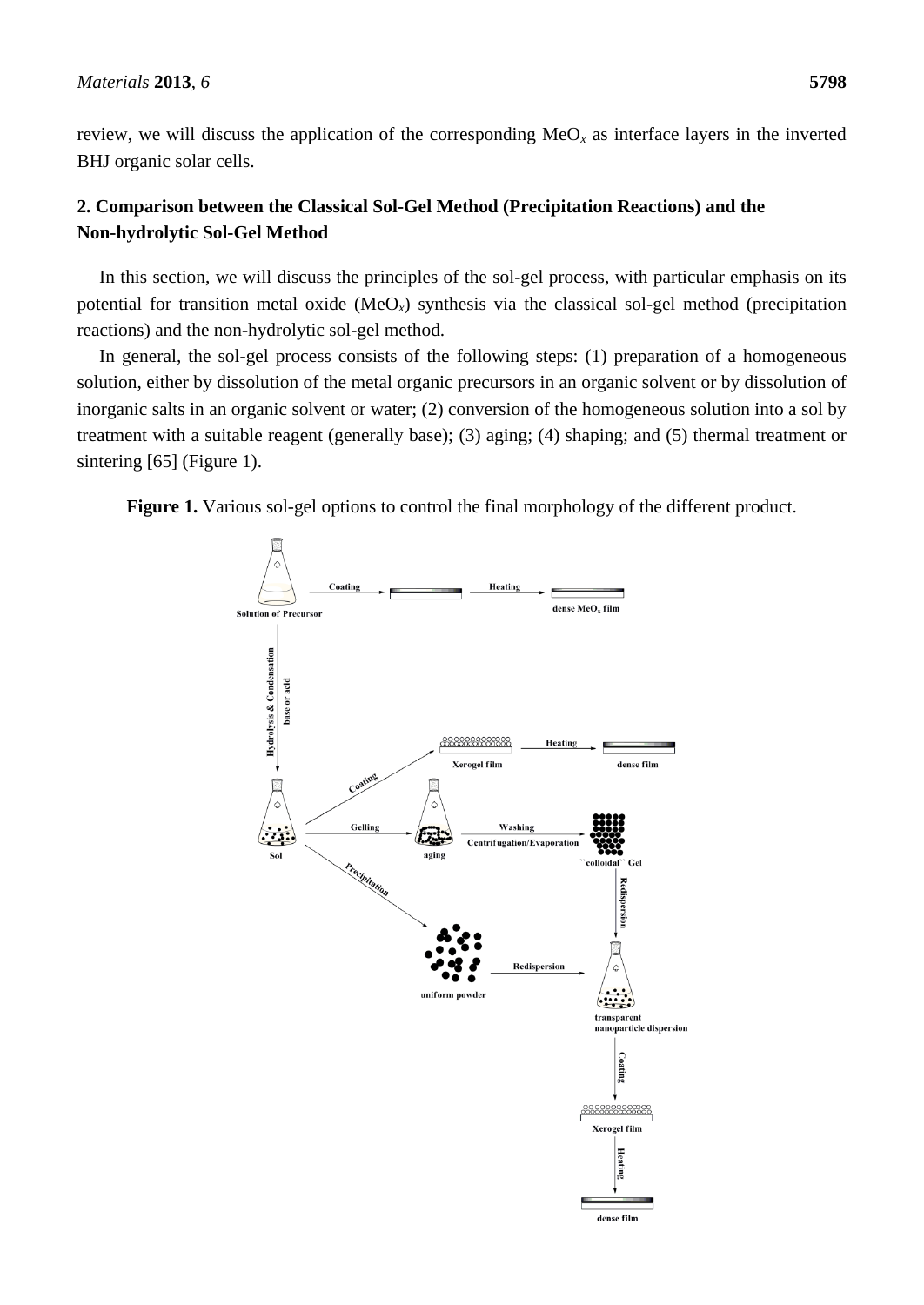#### *2.1. Classical Sol-Gel Method*

The classical sol-gel method (precipitation reactions) is the conversion of a precursor solution into an inorganic solid via inorganic polymerization reactions induced by strong bases (KOH; NaOH; LiOH∙H2O; LiOH). The starting compound is either an inorganic metal salt (chloride; nitrate; sulfate, and so on) or a metal organic compound, such as acetate [Equation (1)] [65]. However, this method has several disadvantages in which the formation of condensed species from alcoholic solutions of inorganic salts or metal organic compound occurs by adjusting the pH, by increasing the temperature or by changing the oxidation state. The chemistry of transition metal ions is complicated, because of the formation of a large number of oligomeric species. The nature of these species depends on the counter anions, which are able to coordinate the metal ion and initiate new molecular precursors with different chemical reactivity towards hydrolysis and condensation. These counter ions can influence the morphology, the structure and even the chemical composition of the resulting solid phase. Furthermore, the removal of these anions from the final metal oxide product is frequently a big challenge [65].

$$
MX_2 + 2BH \rightarrow MO_{(S)} + 2B^+ + 2X^- + H_2O
$$
 (1)

where  $X = (CH3COO^-; Cl^-; NO<sub>3</sub>); B = (Na<sup>+</sup>; K<sup>+</sup>; Li<sup>+</sup>);$  solvent: methanol; *ethanol*; *iso*-propanol. This equation is the inorganic polymerization reactions induced by a base.

These challenges can be addressed by using metal organic compounds (e.g., metal alkoxides), which can be dissolved in organic solvents ( $sMeO<sub>x</sub>$ ). These precursor solutions provide highly homogeneous mixtures and can be directly deposited and thermally converted into the corresponding oxide (See Figure 1).

### *2.2. Non-Hydrolytic Sol-Gel Method*

The main problem of the classical sol-gel method based on hydrolysis and condensation of molecular precursors is the control over the reaction rate. For most transition metal oxide precursors, these reactions are very fast, resulting in the loss of morphological and also structural control over the final material composition. One possibility to decrease and to adjust the reactivity of the precursors is the use of organic additives, like amines, β-diketones, carboxylic acids or functional alcohols, which act as chelating ligands and modify the reactivity of the precursors [65]. Nevertheless, general predictions for the various reaction paths between the central metal ions with different ligands are still under intense research.

In the non-hydrolytic sol-gel process, divided into surfactant-directed and solvent-controlled approaches, the transformation of the precursor takes place in an organic solvent under exclusion of water or a base. Interestingly, independent of whether surfactants are used or not, only five distinct condensation reaction mechanisms partly explain the formation of the metal–oxygen–metal (M–O–M) bond. These condensation steps are: (1) alkyl halide elimination; (2) ether elimination; (3) ester and amide elimination; (4) C–C coupling of benzylic alcohols and alkoxide molecules; and (5) aldol/ketimine condensation [57,61].

According to Vioux [36], in non-hydrolytic procedures using hydrated metal oxide precursors and/or water (H<sub>2</sub>O) produced *in situ*, a hydrolytic reaction pathway cannot be excluded. Among the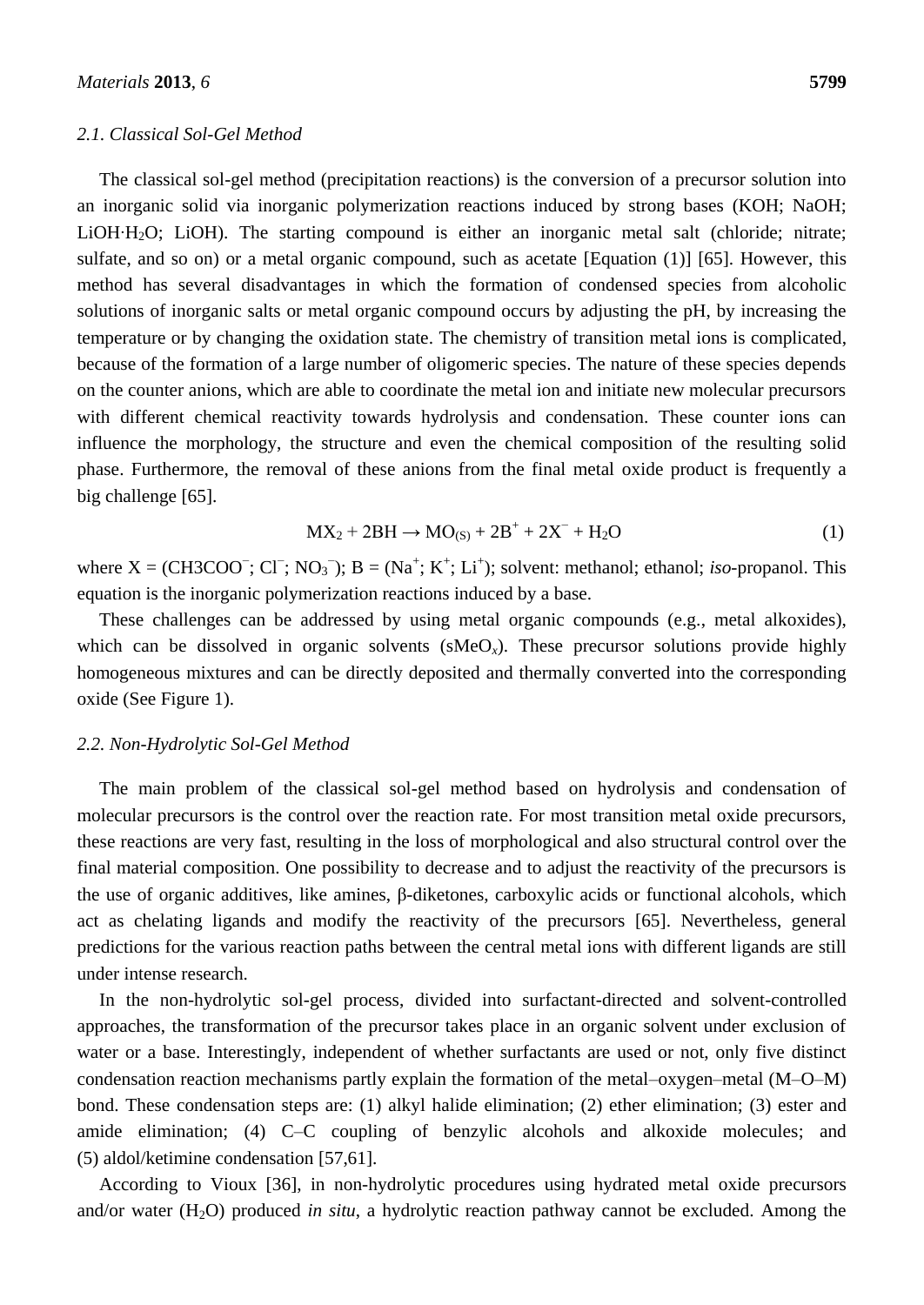five non-hydrolytic sol-gel condensation steps mentioned above, the following specific reaction paths are of high relevance for the metal oxides: (1) non-hydrolytic hydroxylation reactions; and (2) aprotic condensation reactions.

Thermal decomposition of metal alkoxide(carboxylate) precursors is a non-hydrolytic hydroxylation reaction, where hydroxyl groups are produced via a cyclic elimination mechanism with the liberation of alkene (Scheme 1) [36].

**Scheme 1.** Thermal decomposition of metal alkoxide(carboxylate) precursors.



This reaction type is more relevant to MOCVD (metal-organic chemical vapor deposition), but it is probable that it involves the thermal degradation of residual alkoxy groups during the calcinations of non-hydrolytic gels into oxides [36].

Other reactions between primary, secondary and tertiary alcohols and also benzylic alcohols with halides involve, initially, the coordination of a lone pair of electrons of an alcoholic oxygen atom to the metal center, followed by the cleavage of either the hydroxyl or alkoxyl group (Scheme 2). Electron-donor substituent groups in the alkyl radical direct the process to hydroxylation (liberation of RCl) by favoring the nucleophilic attack of chloride on the carbon group, due to its increased cationic character  $(S_N^{-1}$  mechanism) [36].

**Scheme 2.** Reaction of different types of alcohols with halides.



Aprotic condensation reactions excluding hydroxyl groups are attractive non-hydrolytic methods for the formation of an oxo-bridge normally generated between two different functional groups bonded to two different metal centers by eliminating small organic molecules (Scheme 3) [36].

The advantages of the non-hydrolytic sol-gel method are a direct consequence of the manifold role of the organic components in the reaction system (solvent, organic ligand of the precursor molecule or *in situ* formed organic condensation products). On the one hand, they act as an oxygen-supplier for oxide formation and strongly determine the particle size and shape, as well as the surface properties, due to their coordination properties, and on the other hand, the moderate reactivity of the oxygen-carbon bond generally results in slower reaction rates. Another important point is the fact that the chemistry of the oxygen-carbon bond is well-known in the field of organic chemistry [65].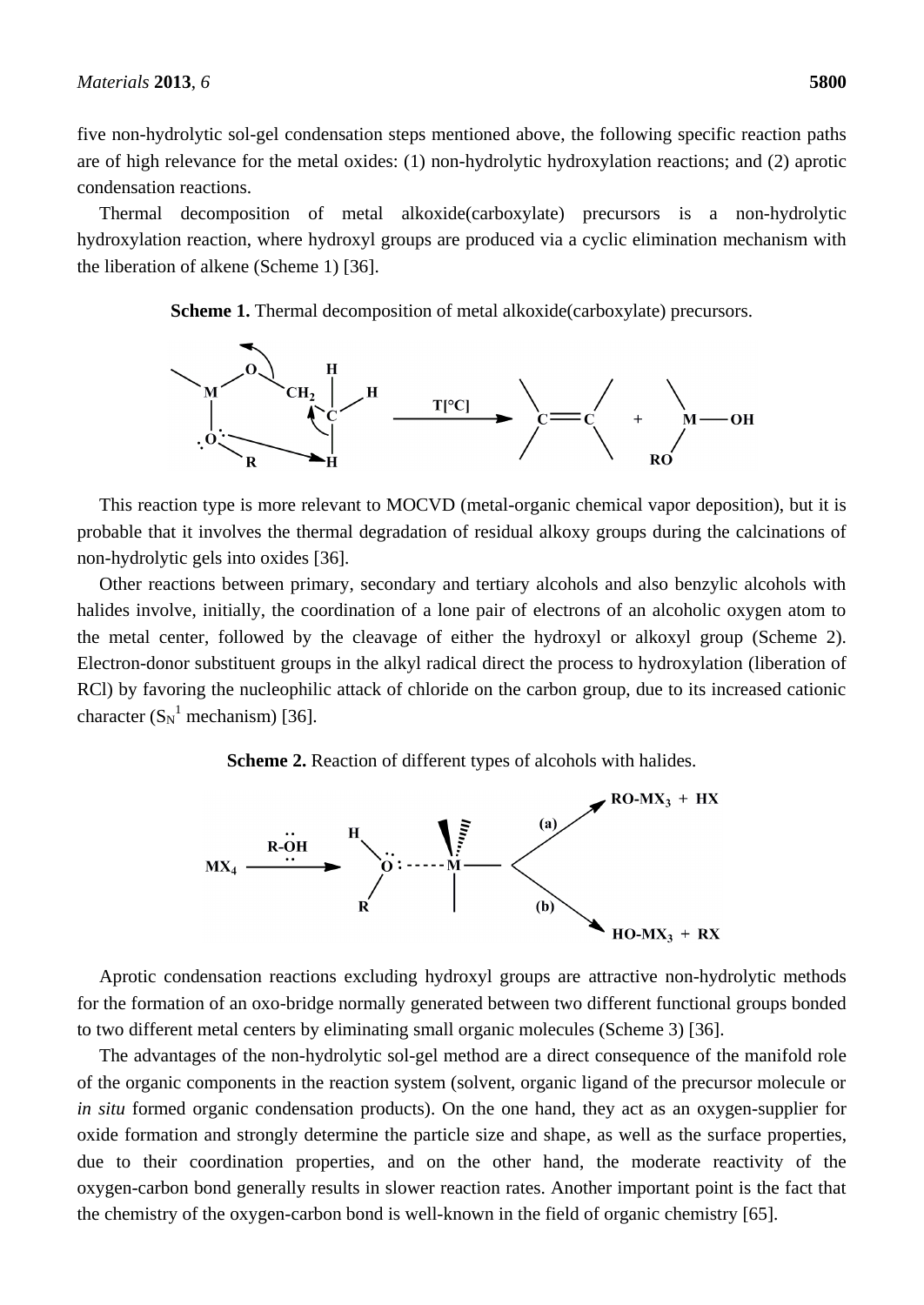#### **Scheme 3.** Aprotic condensation reactions.



Summarizing this section, it is important to note that not all wet chemical reactions follow the definition of sol-gel chemistry, and the complex interaction principles on the molecular level have frequently been not fully clarified [36,65].

### **3. Synthesis of n-Type- and p-Type-Like Transition Metal Oxides by Wet Chemical Methods**

The sol-gel method for  $MeO<sub>x</sub>$  is attractive, because it is a low cost atmospheric process, and it can be easily adapted to industrial use. One important argument for using sol-gel synthesis methods is their compatibility for thin film formation from cross-linked liquid chemical precursors by doctor blading, spin-coating, dip-coating or drop-coating. The sol-gel process is a widely accepted method for large-scale architectural coatings. The key to a successful sol-gel method is in the preparation of a stable solution for the deposition.

#### *3.1. Zinc Oxide (ZnO)*

Zink oxide (ZnO) is an *n*-type, direct, wide band gap ( $E<sub>g</sub> = 3.37$  eV) and non-toxic semiconductor material with attractive electrical [33,66], chemical [44,45,48,52], physical [51,52,67] and magnetic [47] properties. The crystal structures shared by ZnO are wurtzite, zinc blende and rock salt. Under ambient conditions, the thermodynamically stable phase has wurtzite symmetry. The zinc blende ZnO structure can be stabilized only by growth on cubic substrates, and the rock salt, or Rochelle salt (NaCl), structure may be obtained at relatively high pressures [68]. In recent years, ZnO received considerable interest of the scientific community, due to its prospective use as a printable transparent conductive electrode for photovoltaics. Here, the focus will be more on the chemical synthesis of spherical ZnO nanoparticles via the classical sol-gel method and on the preparation of  $Al^{3+}$  doped ZnO precursor solutions (sAZO).

#### 3.1.1. Synthesis of Colloidal ZnO Nanoparticles (NPs)

In general, ZnO based on nanocolloids or nanopowders was synthesized by modifying and adapting synthetic routes developed by Bahnemann *et al*. [34], Spanhel *et al*. [35,52], Meulenkamp [37] or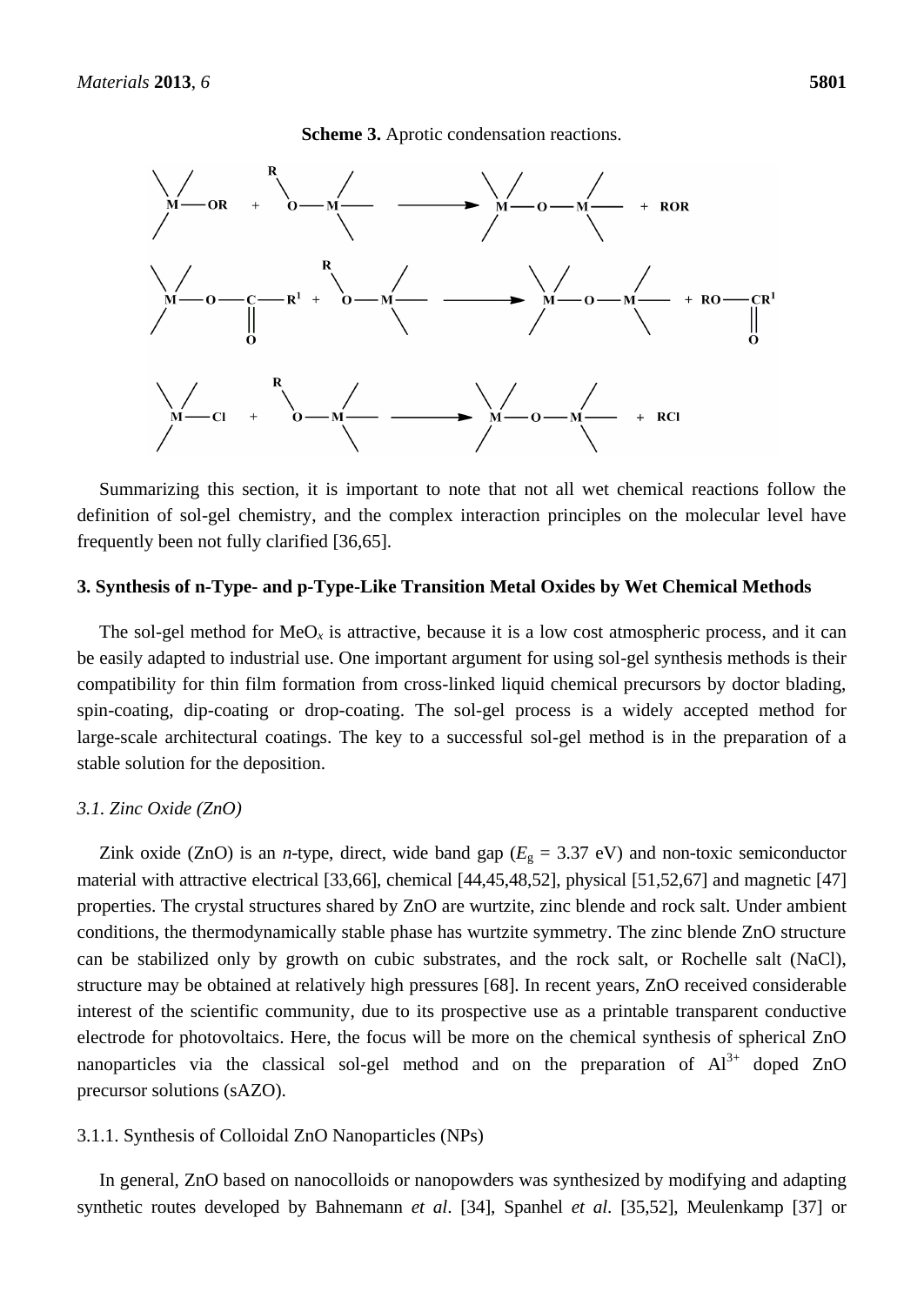Pacholski *et al*. [44]. Depending on the experimental conditions, different types of ZnO nanostructures, such as particles [34,35,37,45] or rods [44], are observed.

The dominant zinc sources are zinc acetate dihydrate, zinc acetate, zinc nitrate and zinc chloride, which are dissolved in alcoholic or other organic solvents as starting solutions. A basic solution containing NaOH, KOH, LiOH  $H_2O$  or LiOH is typically added under vigorous stirring [69], where refluxing of the mixture is optional. It is believed that the formation of colloidal ZnO follows several reaction steps, of which, the last is the transformation of zinc hydroxide to zinc oxide under basic solution conditions. In the presence of acetate ions in the basic solution, the precursors of ZnO are reported to be (1) tetrahedral oxy-acetate  $Zn_4O(Ac)_6$  [52], also called "basic zinc acetate", and its larger self-similar homologue, Zn<sub>10</sub>O<sub>4</sub>(Ac)<sub>12</sub> [52]; (2) ethoxy acetate (EtOZnAc)<sub>n</sub>, forming wire-like nanostructures; and (3) the hydroxyl-acetate  $Zn_5(OH)_8(Ac)_2·2H_2O$  monomer of lamellar sheet compounds, also known as "hydroxy double salt" (Zn-HDS) [52]. It was found that  $Zn_4O(Ac)$ <sub>6</sub> clusters are formed in ethanol and 1-propanol at temperatures above 50  $\degree$ C by prolonged refluxing of alcoholic zinc acetate dihydrate (ZAH) salt solutions, and the heating step can be described by the following overall reaction (Equation (2)) [52,70].

$$
4Zn(Ac)_2.2H_2O \rightarrow Zn_4O(Ac)_6 + 7H_2O + 2HAc
$$
\n<sup>(2)</sup>

According to Briois *et al*. [70], the formation of Zn-HDS is now recognized for reactions carried out with the addition of water. The following reactions are proposed (Equations 3–5) [52,70]:

$$
Zn_4O(Ac)_6 + Zn(Ac)_2 + 9H_2O \to Zn_5(OH)_8(Ac)_2(H_2O_2) + 6HAc
$$
 (3)

$$
Zn_{10}O_4(Ac)_{12} + 16H_2O \rightarrow 2Zn_5(OH)_8(Ac)_2(H_2O) + 8HAc
$$
 (4)

$$
Zn_{10}O_4(Ac)_{12} + 8H_2O + 8OH^- \rightarrow 2Zn_5(OH)_8(Ac)_2(H_2O_2) + 8Ac^-
$$
 (5)

In fact, real-time monitoring of chemical reactions taking place in zinc acetate-based precursor solutions reveals a complex chemistry, where the sequences of the formation of ZnO and Zn-HDS are strongly dependent on the oxygen donor source used to initiate the hydrolysis (Briois *et al*. [70]). Using LiOH H<sub>2</sub>O as the basic solution gave the first direct evidence of a reaction between ZnO nanoparticles and unreacted zinc oxy-acetate precursors  $(Zn_4O(Ac)_6)$  to form the Zn-HDS phase (Equation 6) [70].

$$
Zn_4O(Ac)_6 + ZnO + 6H_2O \rightleftharpoons Zn_5(OH)_8(Ac)_2 \cdot 2H_2O + 4HAc \tag{6}
$$

Two effects are responsible for the formation of Zn-HDS: (1) a slow continuous increase of the ZnO concentration and a consequent release of Ac<sup>−</sup> and water, followed by the hydrolytic attack of precursors and a condensation reaction of zinc hydroxyl species; and (2) the occurrence of ethanol esterification, giving rise also to a slow continuous water release [70].

To prevent an increasing  $H_2O/e$ thanol ratio, the formation of secondary phases, like Zn-HDS, and dissolution of "Zn-O-Zn", we require strong basic conditions, which lead to oxolation reactions, including hydrolysis or condensation forming Zn-O-Zn bridge bonds and precipitation of ZnO (Scheme 4) [70].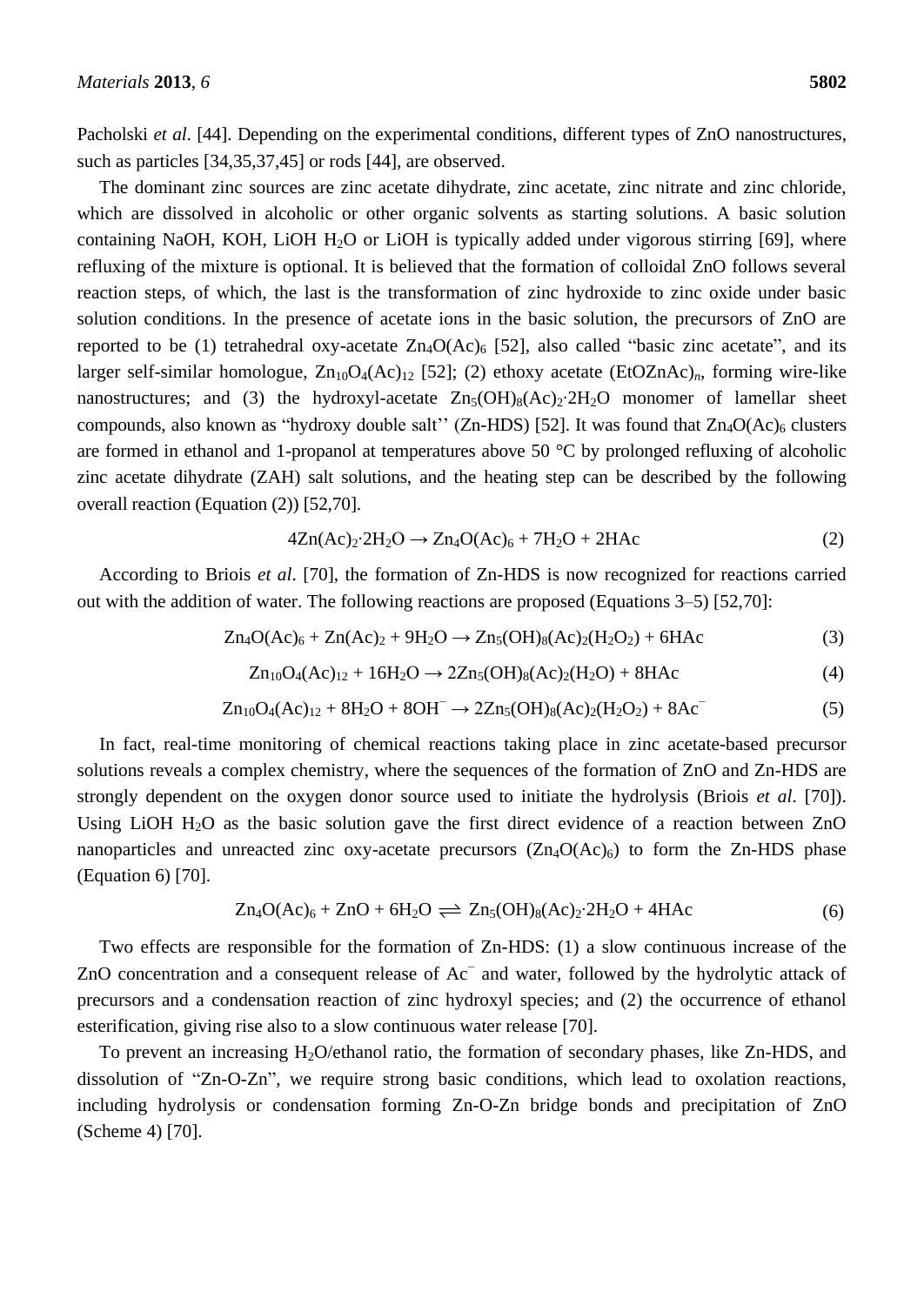**Scheme 4.** Formation of Zn-O-Zn bridge bonds and precipitation of ZnO via oxolation reaction.



In order to prepare zinc oxide nanostructures with different sizes, shapes and morphologies, the reaction temperature can be also varied. After that, zinc oxide precipitate is separated from the reaction mixture by centrifugation and washed with alcohol or deionized water. The performed TEM measurements by Bahnemann *et al*. [34] indicate that the reaction mixture contains almost spherical particles with a mean diameter of 50 Å and a relatively narrow size distribution of  $(\pm 5 \text{ Å})$ . Another approach used by Spanhel *et al*. [35] with refluxing and by Meulenkamp [37] without refluxing led to ZnO nanoparticles in a size range from 2 to 7 nm. Pacholski *et al*. [44] reported the formation of high-quality single crystalline ZnO nanoparticles in a size range of 3 to 5 nm.

All these results confirm that the choice of the anion, the reaction temperature and time, the nature of the alcohol solvents, as well as storage, humidity and analysis conditions are critical for the preparation of transparent, stable ZnO colloids via precipitation sol-gel method [52]. It is also well known that colloidal ZnO nanoparticles (NPs) are not very stable for a long time in solution. Krebs *et al*. [71] proposed the use of ligands, like amine, thiol or a carboxylic acid, to prevent solid zinc oxide from quick precipitation by a polymerization reaction or aggregation of the particles. From the tested ligands mentioned above, alkoxyacetic acids, like methoxyacetic acid (MA), ethoxyacetic acid (MEA) and methoxyethoxyethoxyacetic acid (MEEA), were found to be the best choice for stabilizing ZnO NPs.

Pure ZnO thin films deposited from colloidal ZnO NPs solutions are sensitive to oxidation. Absorption of  $O_2$  leads to an undesired decrease of the optical and electrical properties of thin films. In order to overcome this limitation and to make ZnO films more stable and suitable for (opto)-electronic applications, many research groups prepared doped ZnO via sol-gel routes [40,43,66]. Group III elements, especially  $Al^{3+}$ , are good candidates for doping ZnO, because its ionic radius (0.54 Å) is smaller than that of  $\text{Zn}^{2+}$ . Therefore  $\text{Al}^{3+}$  can occupy the place of  $\text{Zn}^{2+}$  in the lattice easily [72]. The precipitation approach described above is not suitable for the preparation of  $Al^{3+}$ -doped ZnO NPs. The reason is that the low-temperature classical sol-gel method used solvents, like MeOH (65 °C), EtOH (78 °C) or i-PrOH (82 °C), which have low thermal energy and, thus, do not provide enough energy to incorporate dopants into the ZnO lattice.

# 3.1.2. Synthesis of Al<sup>3+</sup>-Doped ZnO Based on Precursor Solutions (sAZO)

One of the most widely reported synthesis routes for  $Al^{3+}$ -doped ZnO (sAZO) are the methods described by Ohyama *et al*. [40], Alam and Cameron [43]. Synthesis starts in most cases with zinc acetate dihydrate (Zn(Ac)<sub>2</sub>⋅2H<sub>2</sub>O) in various organic solvents, like 2-methoxyethanol, isopropyl alcohol or ethanol. To achieve the desired doping, different  $Al^{3+}$  precursors, like aluminum nitrate  $(AI(NO<sub>3</sub>)<sub>3</sub>·9H<sub>2</sub>O)$ , aluminum acetate  $(HOAI(C<sub>2</sub>H<sub>3</sub>O<sub>2</sub>)<sub>2</sub>)$ , aluminum chloride  $(AIC<sub>3</sub>)$  or aluminum chloride hydrate (AlCl<sub>3</sub>  $6H_2O$ ) are dissolved together with zinc acetate dihydrate and an alcohol in the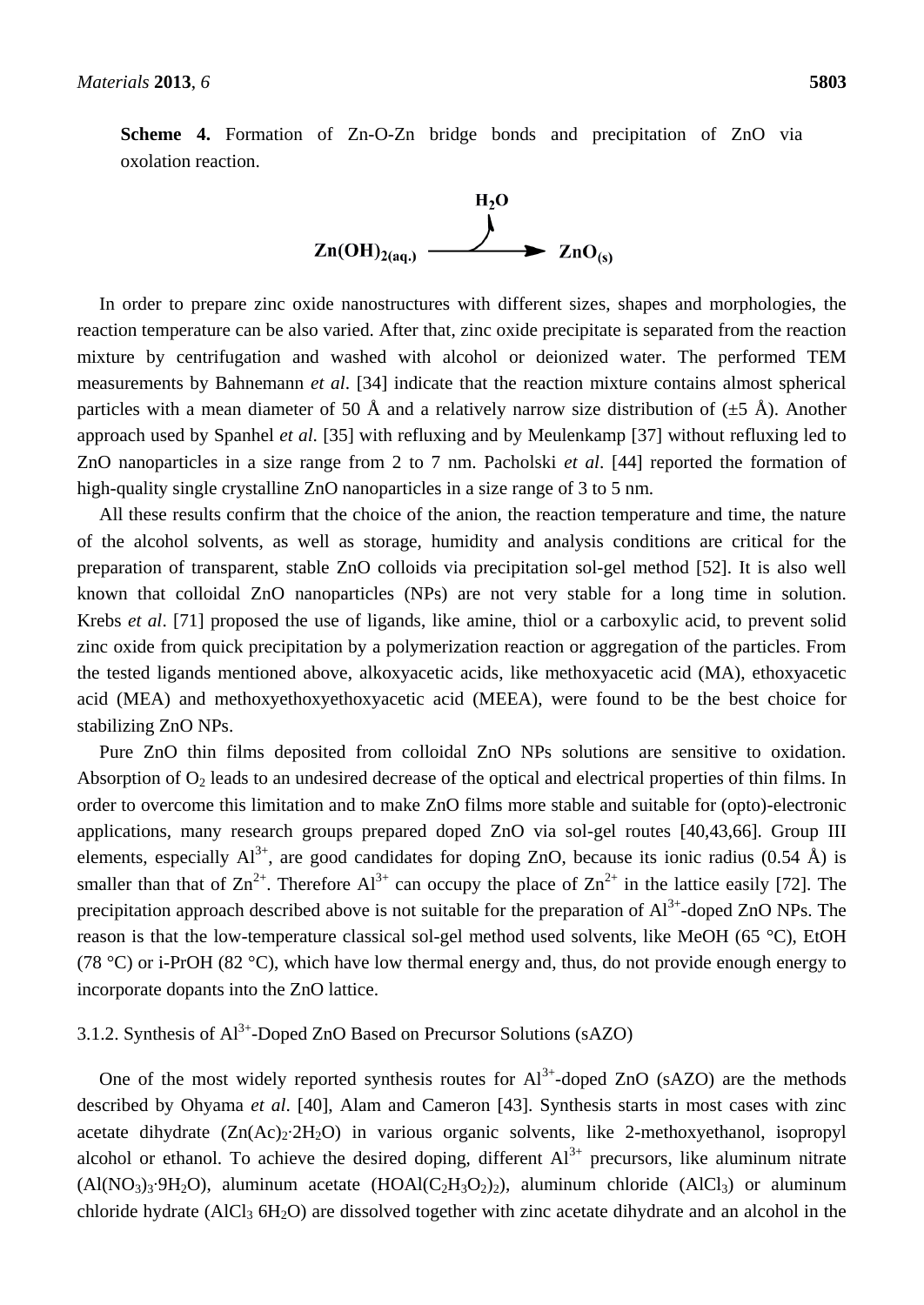presence of stabilizers, like monoethanolamine (MEA) or diethanolamine (DEA). The resulting solutions are refluxed at 80  $\degree$ C for two to 3 h to obtain clear, stable and transparent precursor solutions. The same procedure can be used also to prepare pure ZnO precursor solutions without any doping. These precursor solutions can be also directly deposited, but in most cases, a temperature treatment was reported to be essential for the formation of dense  $MeO<sub>x</sub>$  layers [23,40,43,66].

## *3.2. Titanium Dioxide (TiO2)*

 $TiO<sub>2</sub>$  is a large band gap semiconductor with three crystalline phases: anatase, rutile and brookite. The most stable phase is rutile, and it is usually obtained after annealing at temperatures above 500  $\mathcal{C}$ . TiO<sup>2</sup> is transparent in the visible regime; its band gap is 3.02 eV for rutile, 3.2 eV for anatase and 2.96 eV for brookite [73]. The outermost filled orbitals of elemental titanium (Ti) are  $4s<sup>2</sup>$  and  $3d<sup>2</sup>$ , and that of oxygen (O) are  $2s^2$  and  $2p^4$ . In TiO<sub>2</sub>, the Ti ions are in a distorted octahedral environment and formally have a Ti<sup>4+</sup> (3d<sup>0</sup>) electronic configuration. The valence band of TiO<sub>2</sub> is composed primarily of oxygen 2p orbital's hybridized with Ti 3d states, while the conduction band is purely made up from 3d orbital's of titanium [73–75]. Titanium dioxide  $(TiO<sub>2</sub>)$  is widely used as an electron extracting material (EEL) or as a transporting material (ETL) in (opto)-electronic applications.

## 3.2.1. Synthesis of Colloidal TiO<sub>2</sub> Nanoparticles (NPs)

N. Pinna and M. Niederberger [56,57] report a number of non-hydrolytic sol-gel synthesis methods, where Ti(O*i*Pr)<sub>4</sub>, TiCl<sub>4</sub>, Ti(O*n*Bu)<sub>4</sub>, Ti(O*t*Bu)<sub>4</sub> and different combinations of solvents, like toluene, aldehydes, ketones, ethanol, benzyl alcohol, 1,4-butandiol or *n*-butanol, offer a many-sided reaction system for the preparation of crystalline  $TiO<sub>2</sub>$  nanoparticles. Most of these reactions take place in an autoclave, and they are known as solvothermal reactions. One of these solvents, benzyl alcohol, has proven its reliability for the synthesis of crystalline metal oxide nanoparticles in the so-called "benzyl alcohol route''. This one pot reaction offers controlled metal oxide formation by using various metal complexes (chlorides, alkoxides, acetates, acetylacetonates) in benzyl alcohol, where the latter is acting as a solvent, ligand and reactant [62].

The use of TiCl<sub>4</sub> as a starting precursor is a common choice for the synthesis of colloidal crystalline TiO<sup>2</sup> nanoparticles. All reactions can be carried out at temperatures well below the boiling point of the organic solvent in standard laboratory equipment. For the reaction between  $TiCl<sub>4</sub>$  and benzyl alcohol, two possible reaction mechanisms were outlined by Grote *et al*. [61]. The first one presents alkyl halide elimination and the second one, ether elimination (Scheme 5) [61].

**Scheme 5.** Reaction between TiCl<sub>4</sub> and benzyl alcohol: (a) alkyl halide elimination; and (**b**) ether elimination.

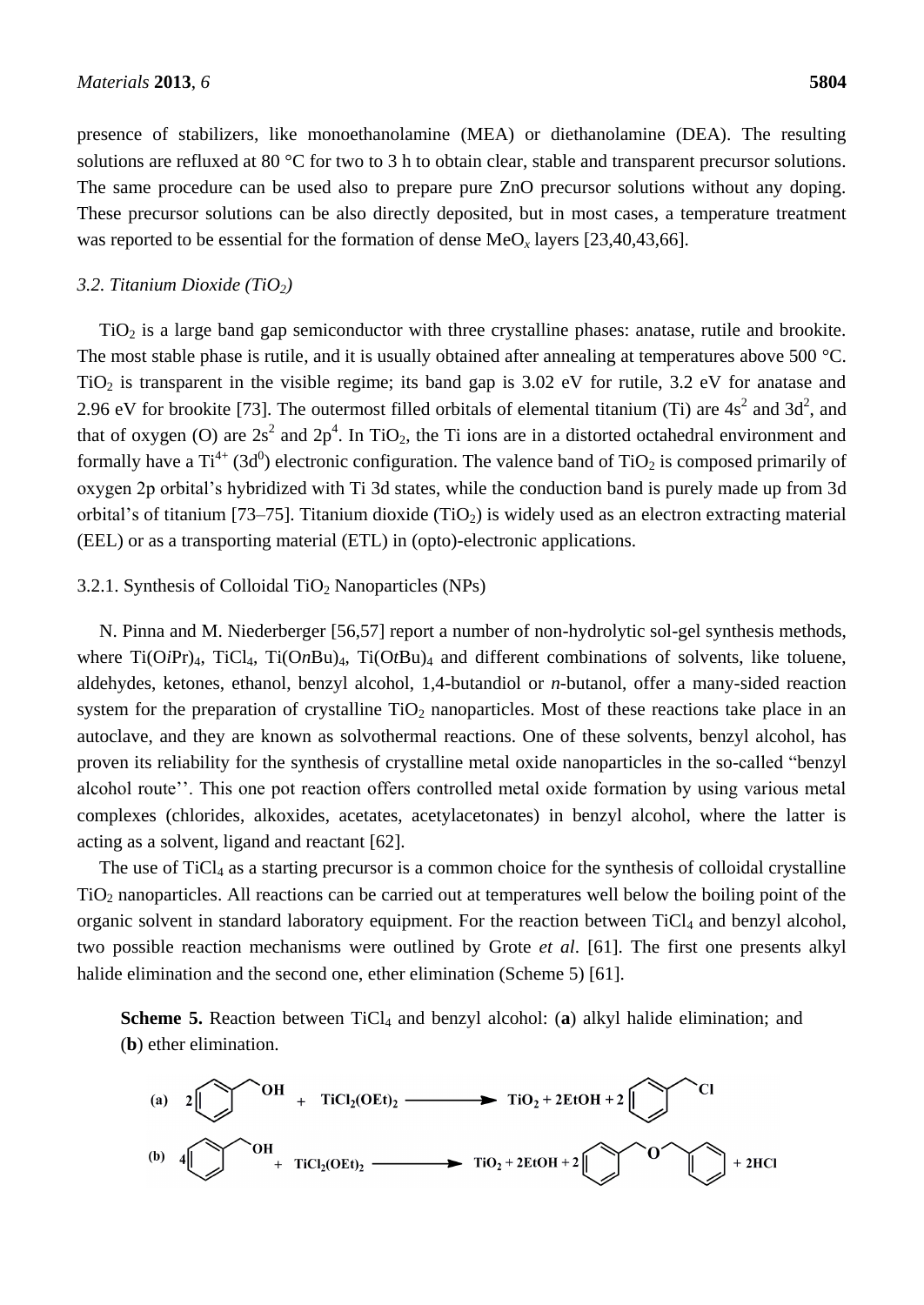Wang *et al.* [55] prepared crystalline TiO<sub>2</sub> (anatase) nanoparticles using a modified non-hydrolytic sol-gel route reported by Niederberger *et al.* [56], where titanium tetrachloride (TiCl<sub>4</sub>) and benzyl alcohol provide a versatile reaction system for the synthesis of an anatase nanocrystal sol. An advantage of this non-hydrolytic approach is that there is no need for additional peptizing agents, organic ligands or high temperature treatment [57]. The particle size by this method is <10 nm [55].

Jing *et al.* [74] employed a sol-gel method for the synthesis of TiO<sub>2</sub> nanopowder with Ti(OBu)<sub>4</sub> as the Ti source. This synthetic route presents a complex approach. First,  $Ti(OBu)<sub>4</sub>$  was mixed with anhydrous ethanol in a dry atmosphere. Then, the mixed  $Ti(OBu)_{4}/ethanol$  solution was added dropwise into another mixture, which consists of water, anhydrous ethanol and  $70\%$  HNO<sub>3</sub>, at room temperature, under vigorous stirring, to carry out a hydrolysis. The yellowish transparent sol was produced after continuously stirring for 3 h. After 6 h at room temperature, the sol was dried at 70  $\degree$ C for 2 h, and a gel precursor was obtained. Finally,  $TiO<sub>2</sub>$  nanopowders were obtained after the thermal treatment of the gel precursor at a certain temperature for 2 h and a subsequent grinding step [74].

#### 3.2.2. Synthesis of  $TiO<sub>2</sub>$  Based on Precursor Solution (sTiO<sub>2</sub>)

In many cases, commercial titanium(IV)-isopropoxide (Ti(OCH(CH<sub>3</sub>)<sub>2</sub>)<sub>4</sub>) and titanium(IV)-butoxide  $(Ti(OnBu)<sub>4</sub>)$  mixed in isopropyl alcohol provide an easy method for the synthesis of the desired  $TiO<sub>2</sub>$ precursor solutions, which can be used for thin film deposition. After film deposition, these precursor solutions typically require a post treatment to form TiO*x*. For example, Bolognesi *et al*. [21], using the method described above, received TiO<sub>x</sub> thin films only by drying at 90  $\degree$ C for 5 min.

Kim *et al.* [3] applied a complex synthetic route for the fabrication of  $TiO<sub>x</sub>$  precursor solution by mixing titanium(IV)-isopropoxide (Ti(OCH(CH<sub>3</sub>)<sub>2</sub>)) with 2-methoxyethanol (CH<sub>3</sub>OCH<sub>2</sub>CH<sub>2</sub>OH) and ethanolamine  $(H_2NCH_2CH_2OH)$  in a three-necked flask equipped with a condenser, a thermometer and an argon-gas inlet/outlet. The mixed solution was heated to 80  $\degree$  C for 2 h, followed by heating to 120 °C for 1 h. These two heating steps (80 and 120 °C) were repeated. The final TiO<sub>x</sub> precursor solution was prepared in isopropyl alcohol.

Kuwabara *et al*. [18] prepared TiO*<sup>x</sup>* precursor solutions using the method described by Kim *et al*. [3]. Ethanolamine (EA), diethanolamine (DEA) and acetyl acetone (AA) were utilized as stabilizers. They found that EA-TiO*<sup>x</sup>* and AA-TiO*<sup>x</sup>* precursor solutions took on an orange or yellow color, respectively. The DEA-TiO<sub>x</sub> solution was colorless. The coloration for the EA-TiO<sub>x</sub> and the AA-TiO<sub>x</sub> was explained as the d-d absorption originating from a titanium complex ion formed by the reaction of titanium(IV)-isopropoxide with the stabilizer.

#### *3.3. Synthesis of p-Type-Like Transition Metal Oxides by Wet Chemical Methods*

Transition *p*-type-like metal oxides  $MoO<sub>3</sub>$ ,  $WO<sub>3</sub>$  and  $V<sub>2</sub>O<sub>5</sub>$  have various structures and morphologies, which strongly depend on the experimental conditions used. These metals can have different oxidation states, which lead to metal oxides with the same composition and crystal structure, but in general, they exist in various crystal sizes and forms. This is in agreement with the observation that using sol-gel methods to prepare *p*-type-like metal oxides  $MoO<sub>3</sub>$ ,  $WO<sub>3</sub>$  and  $V<sub>2</sub>O<sub>5</sub>$  allow for the easy variation of the particle morphology. However, synthesis pathways are also much less predictable. In the case of tungsten oxide, the reaction in benzyl alcohol leads to complex lamellar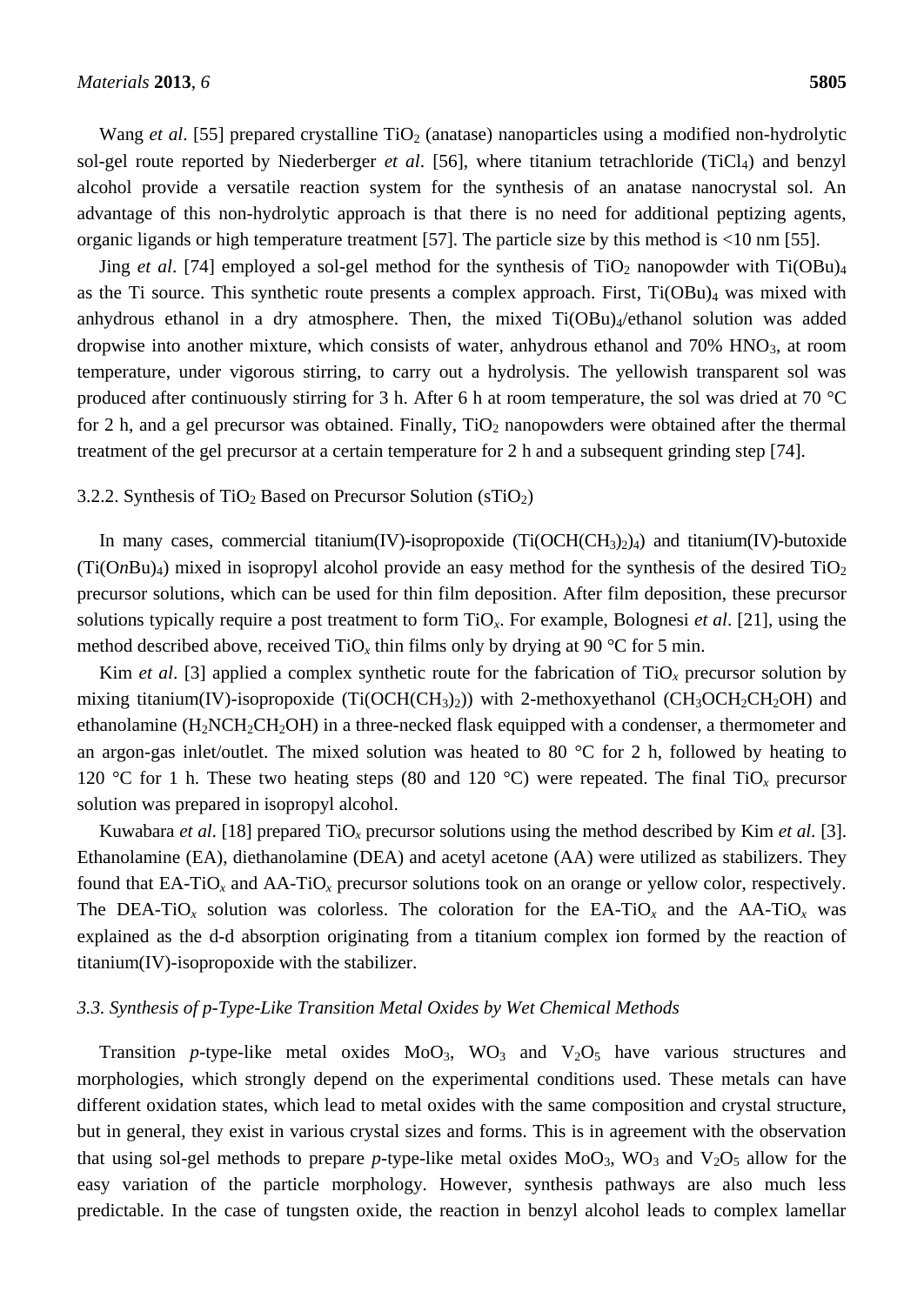tungsten oxide structures with a lateral size length of 30 to 100 nm [57]. MoO<sub>3</sub> has been synthesized in several different morphologies, like large-scale  $\alpha$ -MoO<sub>3</sub> nanoplatelets [54], aerogels [38,41], xerogels [38,41] and nanoflowers [59]. Similar observations were reported for  $V_2O_5$ , where the morphologies were nanobelts, nanorolls [50] or nanorods [46]. The metal oxides mentioned above were chemically and physically characterized, but still more efforts and progress are required to better control the synthesis routes and the conversion of the resulting sol-gel solutions into thin films and electrodes. Therefore, we only highlight those wet chemical methods that were already reported for application in inverted BHJ solar cells.

Liu *et al.* [7] prepared  $MoO<sub>3</sub>$  precursor solutions via the hydration method using ammonium molybdate  $((NH_4)_6Mo_7O_{24})$  dissolved in water. This solution was mixed with a second solution containing hydrochloric acid (HCl) to get a final pH value of 1–1.5. The same procedure could also work in polar organic solvents.

Giroto *et al.* [8] reported bright yellow  $MoO<sub>3</sub>$  solutions, which were stable over several days.  $MoO<sub>3</sub>$ powder was dissolved in  $H_2O_2$  and refluxed for 24 h at 80 °C in air and cooled to room temperature (RT) for 24 h to obtain a clear yellow liquid. Furthermore, the viscosity and concentration of the solution was adjusted by the addition of polyethylene glycol and 2-methoxyethanol (volume ratio: 1:0.25:6.25) under refluxing for 30 min at 70 and 60 °C, respectively. When the  $H_2O_2$  amount is not enough for the full conversion of  $MoO<sub>3</sub>$  into  $MoO<sub>2</sub>(OH)(OOH)$ , they observed that the solution changes its color to dark blue [75].

Zilberberg *et al.* [13] reported a fast hydrolysis reaction for sol-gel sMoO<sub>x</sub> and sV<sub>2</sub>O<sub>5</sub> based on precursor solution, where precursor molecules (bis(2,4-pentanedionato)-molybdenum (VI)dioxide) and vanadium(V)-oxytriisopropoxide  $(OV(OCH(CH_3)_2)_3)$  are dissolved in isopropanol by stirring at room temperature in ambient atmosphere, respectively. Using vanadium(V)-oxytriisopropoxide (OV(OCH(CH3)2)3) dissolved in anhydrous isopropanol (volume ratio: 1:40), Hancox *et al*. [14] also reported the fabrication of  $V_2O_{x(sol)}$  layers.

Hammond *et al.* [76] utilized a  $sMoO<sub>x</sub>$  precursor solution based on metal-organic precursor tricarbonyl trispropionitrile  $(Mo(CO)<sub>3</sub>(EtCN)<sub>3</sub>)$  dissolved in acetonitrile. The mixture was stirred at 60  $\degree$ C for 12–20 h and then filtered.

Choi *et al.* [11], using the same technique, prepared sol-gel sWO<sub>3</sub> based on precursor solution. The starting molecule, tungsten ethoxide ( $W(OC_2H_5)_6$ ) was dissolved in ethanol at room temperature to give a clear solution.

At the moment, one of the most frequently used methods for the preparation of high grade pure  $Mo<sub>3</sub>$  or WO<sub>3</sub> nanoparticles is the so-called "high-temperature hydrolysis process" or flame spray pyrolysis [63]. After that, the particles are dissolved in the desired organic solvent with or without stabilizing molecules to achieve better dispersion properties.

## **4. Requirements for Interface Metal Oxide Materials**

In order to better understand which wet chemical pathways are suitable for the preparation of interface metal oxide materials, we summarize the relevant properties of *n*-type- and *p*-type-like metal oxides for application as a charge injection layer in photovoltaic cells. Ginley *et al*. [77] already pointed out that the quality of  $\text{MeO}_x$  films critically impacts the device performance.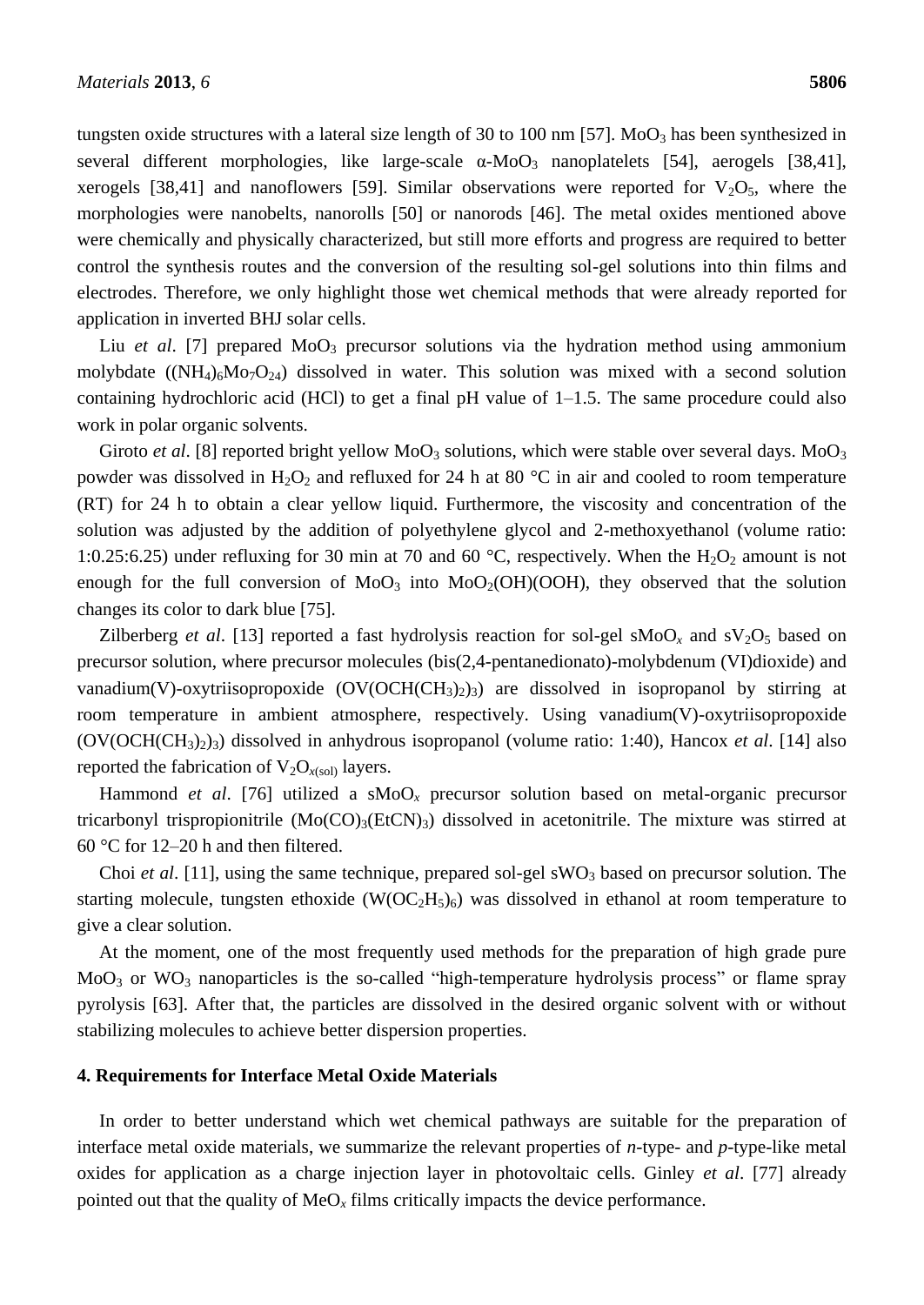It is well known that  $MeO<sub>x</sub>$  are wide band gap semiconductors with a relatively high concentration of free electrons in the conduction band. For the present purpose, the  $MeO<sub>x</sub>$  must carefully balance electrical conductivity and optical transmittance, on the one hand, and stable reproducible chemistry, on the other side. The reduction of the resistivity involves either an increase in the carrier concentration or in the mobility. Increasing the mobility has no negative effect and is most likely the best way to follow [77]. Further, the MeO*<sup>x</sup>* should: (1) favor Ohmic contact formation between electrodes and the active layer; (2) possess suitable energy levels to improve charge selectivity for corresponding electrodes; (3) have a large band gap to confine excitons in the active layer; (4) have sufficient conductivity to reduce resistive losses; (5) have chemical and physical stability to prevent undesirable reactions at the active layer/electrode interface; (6) have the ability to be processed from solution and at low temperatures; (7) be mechanically robust to support multilayer solution processing; (8) have good film forming properties, and, last, but not least, (9) be producible at low cost. At the moment, it is a big challenge to identify metal oxide systems that can simultaneously satisfy all these requirements [78].

The optimization of MeO*<sup>x</sup>* begins with selecting the accurate chemical synthesis methods, which lead to desired products, like nanoparticles or precursor solutions. The classical sol-gel method (precipitation reactions) relies on the formation of metal oxide nanoparticles under strong basic conditions. One disadvantage of this reaction system is the fact that metal oxide particles tend to agglomerate after their dispersion in the desired solvents under the generation of heavy metal hydroxides, like  $M(OH)$  or  $M(OH)<sub>2</sub>$ .

Metal oxide systems from metal alkoxide precursors  $(M(OR)_{x-y})$  have the advantage that they are soluble in organic solvents, provide homogenous solutions and can easily be converted by a low temperature treatment into the corresponding metal oxide [65].

The nonaqueous or non-hydrolytic sol-gel processes represent an interesting method to overcome some limitations observed by the classical sol-gel method. The success of these approaches is the versatility of the starting precursors in the reaction mixture and the role of the organic solvents (ethers, alcohols, ketones or aldehydes) as supplying oxygen source for the formation of the metal oxide particles [65].

Oh *et al*. [23] successful prepared ZnO NPs using the classical sol-gel method (precipitation reaction), TiO<sub>x</sub> NPs applying the nonaqueous sol-gel process and  $Al^{3+}$ -doped ZnO (sAZO) based on the precursor solution. XRD measurements from those three metal oxides as coated films on glass have confirmed their amorphous structure, but after thermal treatment in air, wurtzite (ZnO NPs, sAZO) and anatase (TiO*<sup>x</sup>* NPs) structures were found. All films of ZnO NPs, sAZO and TiO*<sup>x</sup>* NPs were found to be transparent (over 92%) in the visible range. Also interesting is the wide range of conductivities reported by the same group. They observed a fairly high conductivity for  $TiO<sub>x</sub>$  NPs films  $(4.50 \times 10^{-4} \text{ S/cm})$  and relatively low conductivity for ZnO NPs films  $(1.63 \times 10^{-6} \text{ S/cm})$ . In the case of  $Al^{3+}$ -doped ZnO (sAZO), annealing had a strong influence on the conductivity, due to the recrystallization. Al<sup>3+</sup>-doped ZnO (sAZO) films annealed at a low temperature (150 °C) had relatively poor conductivity (8.86  $\times 10^{-7}$  S/cm) compared to sAZO films (2.35  $\times 10^{-3}$  S/cm) annealed at a high temperature (260 °C). Annealing with even higher temperatures resulted in conductivities above 1 S/cm.

Stubhan *et al*. [24] compared the dispersion of ZnO NPs and AZO precursor solution (sAZO). They reported comparable transmittance and device performance for thin ZnO NPs and sAZO layers.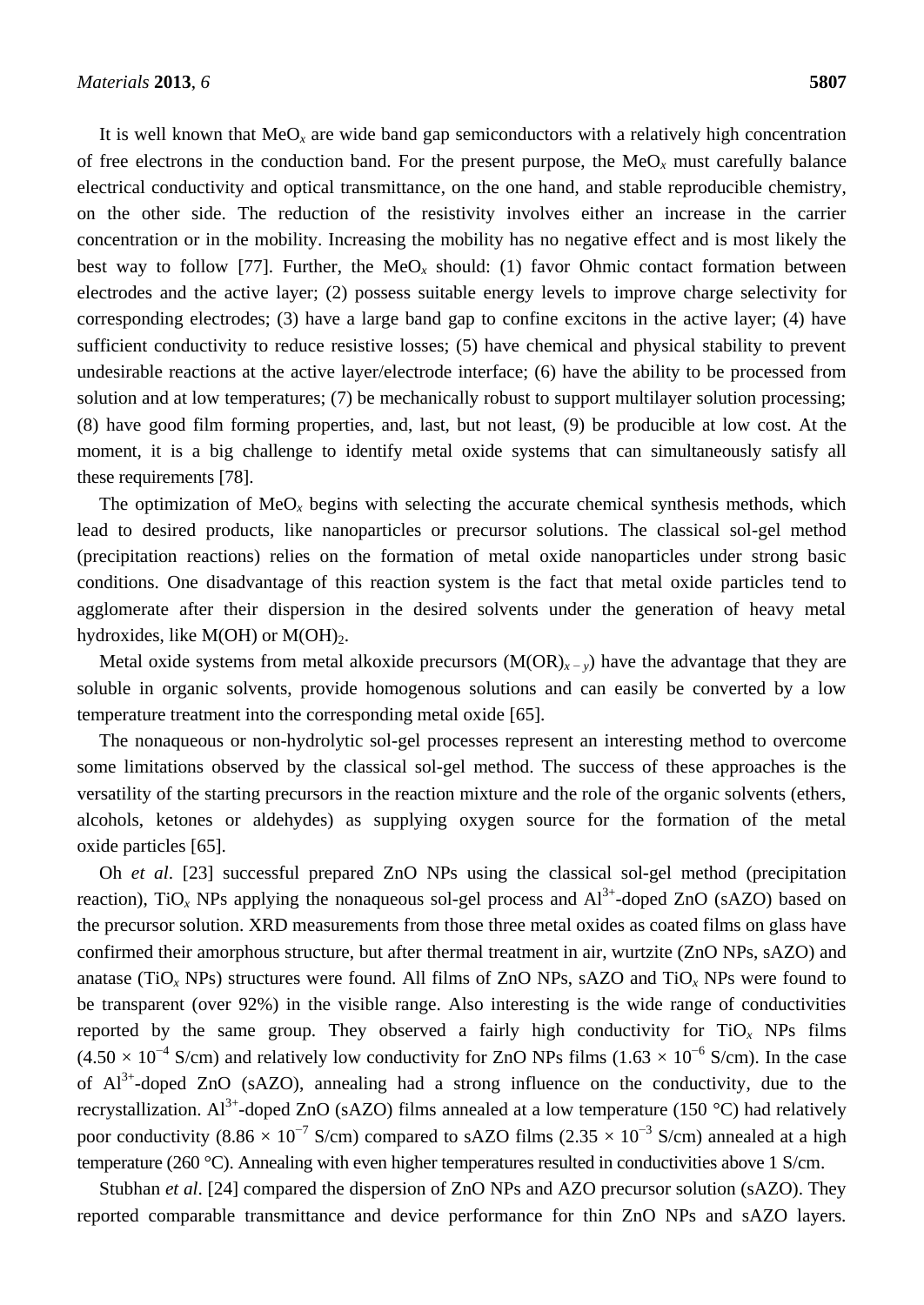Increasing the film thickness (~126 nm) from ZnO NPs dispersions resulted in a significant performance loss, while cells with comparable sAZO film thickness (~119 nm) maintained full performance. Comparable device performance for inverted BHJ solar cells based on ZnO NPs and ZnO precursor solution (sZnO) as the electron transport/extraction layers was reported by Hau *et al*. [17].

An interesting phenomenon related to the use of  $n$ -type  $MeO_x$  layers is the S-shaped current-voltage  $(I-V)$  characteristics, which were reported for MeO<sub>x</sub> interface layers from ZnO, TiO<sub>2</sub> or Al<sup>3+</sup>-doped ZnO. Light soaking under UV radiation is known to release the *S*-shape [79]. The changes in *I*-*V*  characteristics and the fill factor (FF (%)) of the inverted solar cells can be correlated with a change in the resistance of the metal oxide thin film. The mechanism behind this is the release of oxygen molecules upon UV irradiation. This results in a decrease in the resistance of the material, due to an increase in the density of mobile charges [79].

Using solution-processed p-type-like transition metal oxides  $MoO<sub>3</sub>$ ,  $WO<sub>3</sub>$  and  $V<sub>2</sub>O<sub>5</sub>$  as hole extraction/injection layers in inverted BHJ organic solar cells is much more complex. First, they have to be deposited on the top of the photovoltaic active layers, which may cause diverse interactions or chemistry. In addition, post-processing of the sol-gel transition metal oxide layers at high temperatures (300–600 °C), which otherwise is required to receive a specific microstructures or crystalline phases, becomes impossible. Such high temperatures are not compatible with the temperature-sensitive polymers and substrates (foils) for the low-cost fabrication of organic solar cells [10].

Despite all the challenges, low temperature solution processed  $MoO<sub>3</sub>$  and  $WO<sub>3</sub>$  nanoparticle thin films have been reported [9,28]. These particles were prepared by the so-called "high-temperature hydrolysis process" or the flame spray pyrolysis. Furthermore, transition metal oxides based on precursor solutions have been reported, resulting in highly transparent and homogenous solutions [10,11,13,76]. However, the electrical, optical and morphological properties (e.g., electrical conductivity, work function (WF), spectral absorption, *etc*.) of sol-gel processed layers on top of an organic semiconductor are missing [10].

## **5. Development of Inverted BHJ Solar Cell**

## *5.1. Device Structure*

Today various organic solar cells architectures have been established, such as normal BHJ [3-14], inverted BHJ [15-29] and tandem solar cells [29]. The normal structure (Figure 2a) includes ITO/polyethylene dioxythiophene:polystyrene sulfonate (PEDOT:PSS)/photoactive layer/low work function(LWF) metal from bottom to top. LWF metal as the cathode is a primary limit to the interface stability of devices, since metals (Li, Ca, and Al) are prone to be oxidized, resulting in the increase of series resistance at the organic/electrode interfaces. In addition, oxygen preferably diffuses into the photoactive layer through pinholes and grain boundaries through the cathode, degrading the active layer and making the device instable in air. On the other hand, the ITO/PEDOT:PSS interface is also instable, due to likely indium diffusion into the photoactive layer and the ITO etching by acidic PEDOT:PSS adsorbing water. The reaction between PSS and water induces a faster degradation of the ITO/PEDOT:PSS interface [2].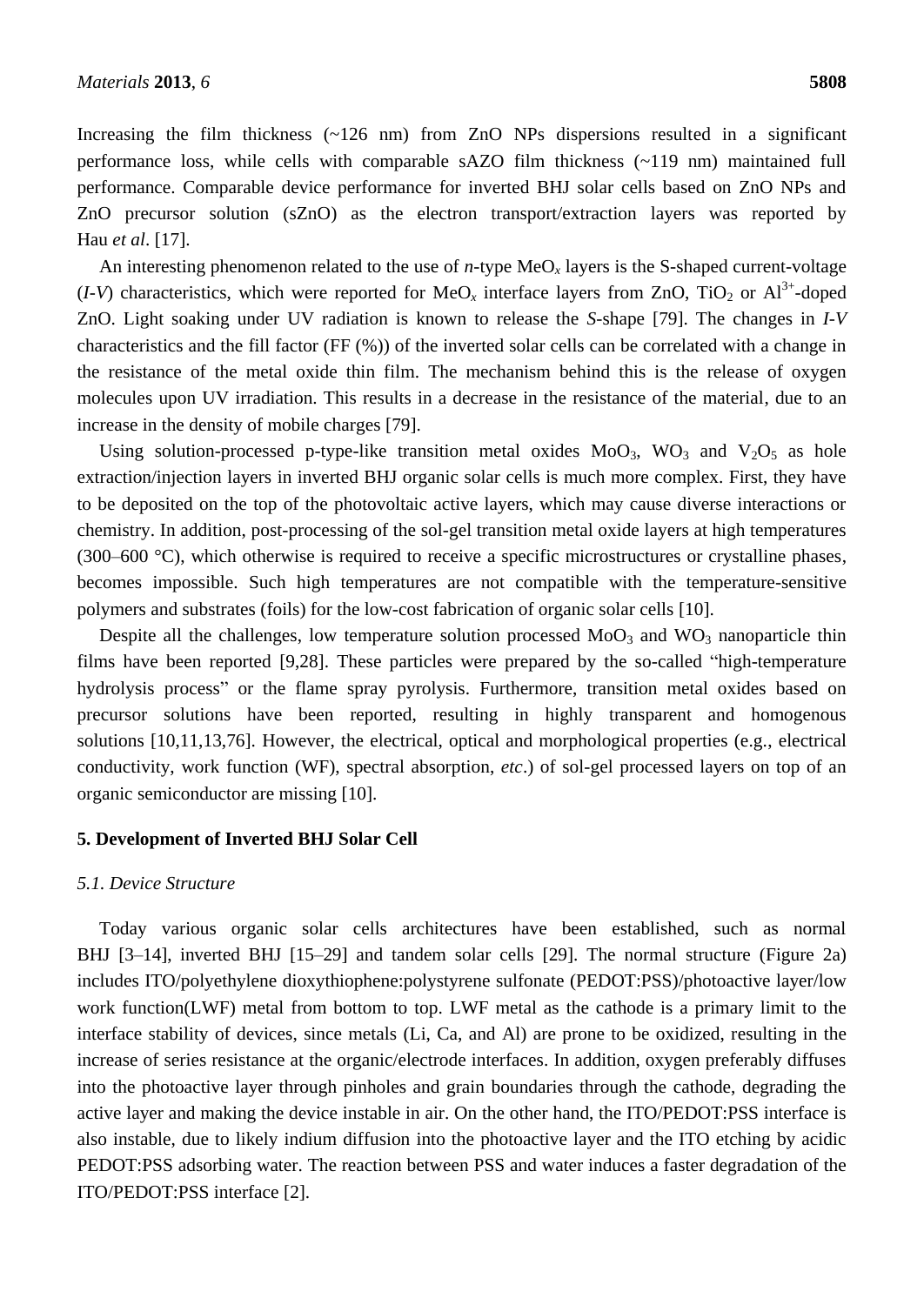**Figure 2.** (**a**) Schematic device structure of the conventional polymer solar cell; and (**b**) schematic device structure of the inverted polymer solar cell. SC (Semiconductor); BHJ (inverted bulk heterojunction); PEDOT:PSS (polyethylene dioxythiophene:polystyrene sulfonate); ITO (indium tin oxide); WF (work function).



To overcome the instability issue in the normal structure device, one feasible approach is to construct an inverted configuration [2,30], where ITO serves as the cathode, as shown in Figure 2b.

It should be pointed out that only modified ITO can serve as the cathode for electron extraction. The functional layers for modifying ITO mainly focus on metal oxides, such as  $ZnO$ ,  $Al^{3+}$ -doped  $ZnO$ ,  $TiO<sub>2</sub>$  and alkali-metal compounds, like  $Cs<sub>2</sub>CO<sub>3</sub>$  [2].

# *5.2. ZnO, Al3+ -Doped ZnO and TiO<sup>2</sup> as the Cathode Interlayer in an Inverted Solar Cell*

Due to their chemical resistance to oxygen and moisture, optical transparency and facile solution processability, these *n*-type semiconducting oxides effectively replace low work function metals for cathode contacts, resulting in high efficiency devices.

White *et al*. [16] successful applied ZnO based on precursor solution via spin coating as the blocking hole interlayer between the ITO and the active layer (P3HT: PCBM 1:1) using Ag as the hole-collecting back contact. Their inverted architecture with modified ITO shows high external quantum efficiency (EQE), suggesting that the electron mobility of the solution-cast ZnO layer is large enough for fast electron transfer from PCBM to ZnO, with no buildup of electrons at the ZnO/organic interface occurring. They also found that electron transfer from PCBM to ZnO does not result in a significant loss in energy, indicating that the LUMO of PCBM is close to the conduction band energy of ZnO at −4.1 eV.

Hau *et al.* [17] were able to improve the short-circuit current density  $(J_{SC})$  and open-circuit voltage  $(V<sub>OC</sub>)$  of inverted polymer solar cells compared to their conventional architecture pendants, by using ZnO based on a colloidal suspension, as well as precursor solutions on both ITO-coated glass substrates and ITO-coated plastic substrates. The devices with ZnO NPs and ZnO precursor solution on ITO-coated glass showed very similar characteristics, with a power conversion efficiency (PCE) of  $\sim$ 3.6%. For the devices produced on ITO-coated plastic, they observed a lower PCE of  $\sim$ 3.3%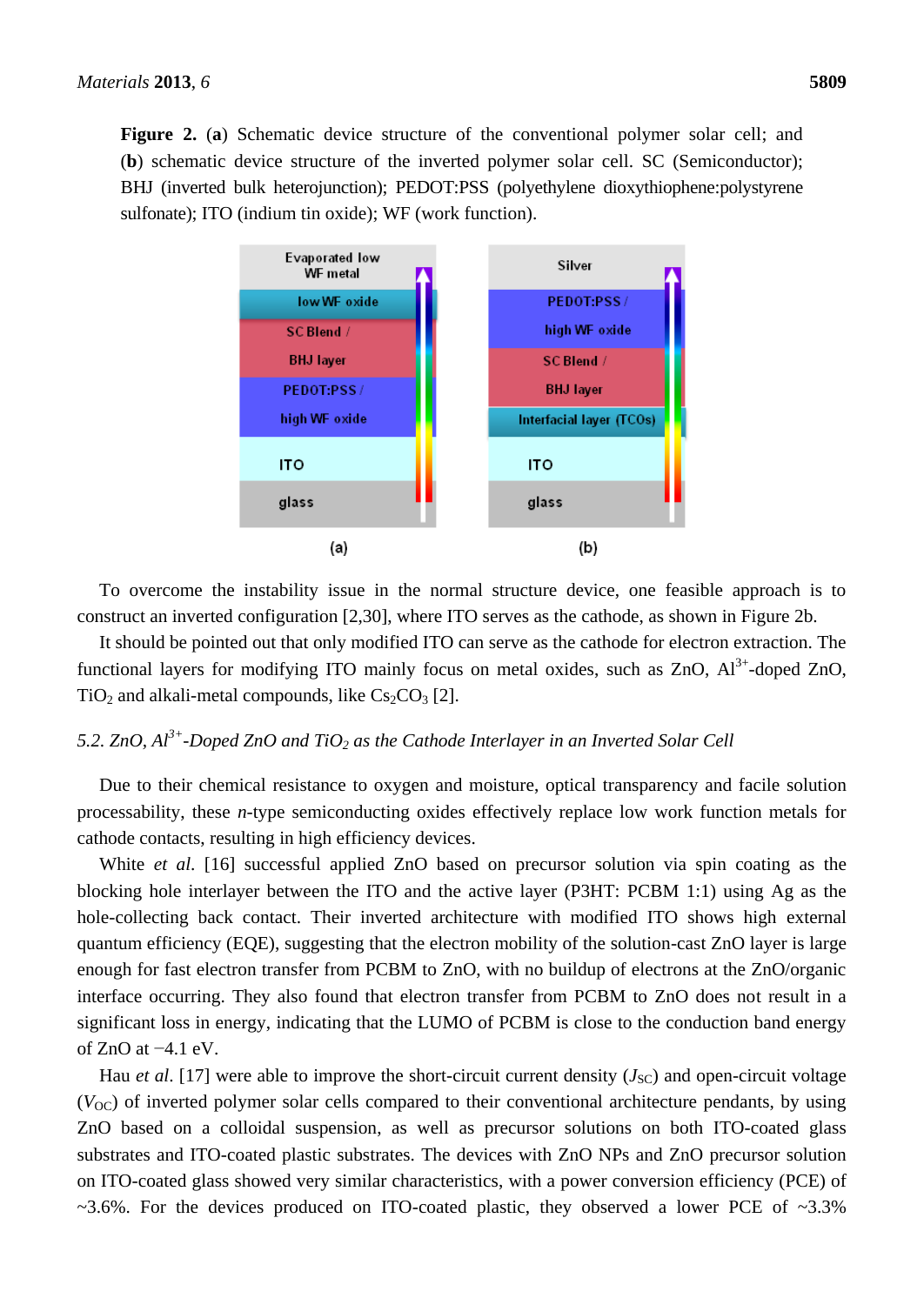compared to ITO-coated glass samples, reflecting the lower transparency of the flexible ITO substrates.

Park *et al*. [20] used ZnO as an electron transport buffer layer based on precursor solution deposited via spin coating. After deposition of the ZnO thin films one, two, three, and four times, they observed formation of wrinkles and a little curvature on the metal oxide surface. The device characteristic confirmed that solar cell parameters, like open circuit voltage  $(V_{OC})$ , short circuit current  $(J_{SC})$  and fill factor (FF), were influenced by the ZnO film thickness and transparency. They claimed the formation of more percolation pathways of the ZnO buffer layer by increasing the thickness.

Oh *et al*. [23], using a ZnO nanoparticles suspension, also found that the performance of the inverted solar cell is strongly dependent on the thickness of the ZnO buffer layer.

Still, there are many problems associated with substituting ZnO-based electron extraction layers. According to Lee *et al*. [27], low-temperature synthesized ZnO thin films have low quality and low optical properties, due to the unexpected defects. In some cases, devices based on colloidal ZnO NPs require UV light treatment to improve their conductivity. This effect was tested by Lee *et al*. [27] in the device structure of  $ITO/ZnO/P3HT$ :PCBM/MoO<sub>3</sub>/Au, and the experimental results showed that the transmittance of the ZnO thin layer increased after UV light illumination, followed by an increase in the open circuit current  $(J_{\rm SC})$ , while the values for the open circuit voltage  $(V_{\rm OC})$  remained almost constant [27]. However, according to Chen *et al*. [30], this photo-doping effect only lasts for a short time. In order to enhance the stability of colloidal ZnO NPs solutions, Krebs *et al*. [71] proposed the use of ligands to prevent aggregation and to stabilize the zinc oxide nanoparticles.

One of the most used chemical approaches to enhance device performance is to effectively dope ZnO with trivalent elements from the group III (Al, Ga, In). The ionic radius of  $Al^{3+}$  is 0.54 Å and is smaller than that of  $\text{Zn}^{2+}$  (0.74 Å), allowing  $\text{Al}^{3+}$  to substitute  $\text{Zn}^{2+}$  in the lattice. The resistivity of the AZO film decreased with an increase of the Al content up to a few atomic percentages (at%). At a high  $Al^{3+}$  concentration,  $Al^{3+}$  exists in the form of  $Al_2O_3$ , resulting in the deterioration of electrical properties [72].

Sol-gel based methods have been established for the fabrication of inverted solar cells based on Al<sup>3+</sup>-doped ZnO. Oh *et al.* [23] fabricated efficient solar cells organic solar cells with an inverted device geometry, where sAZO precursor solution with different  $Al^{3+}$  content (0.5, 1 and 2 at %) was coated onto ITO-glass substrates as a bottom electrode interlayer. They concluded that the variation of the doping degree between 0.5% and 2% did not make a major impact on the device performance. The resulting device performance was influenced by the annealing temperature, and the obtained PCEs were between 2.18% and 2.59%.

Stubhan *et al*. [24] compared a dispersion of i-ZnO nanoparticles (ZnO NPs) and a sAZO precursor solution, as electron injection layers. Increasing the film thicknesses of both materials showed that the performance of the sAZO inverted solar cell did not change with increasing film thickness compared to i-ZnO nanoparticle thin films. The conductivity of sAZO thin films was reported to be one to two orders of magnitude higher than that for i-ZnO films.

TiO<sup>2</sup> as the electron collection electrode in inverted BHJ solar cells was reported by Waldauf *et al*. [15]. They prepared inverted devices (ITO/TiO*x*/RR-P3HT:PCBM/PEDOT:PSS/Au) via coating techniques and demonstrated improved fill factors (FF, 62%) for the inverted architecture compared to the conventional architecture with an FF of 59%. Kuwabara *et al*. [18] reported efficient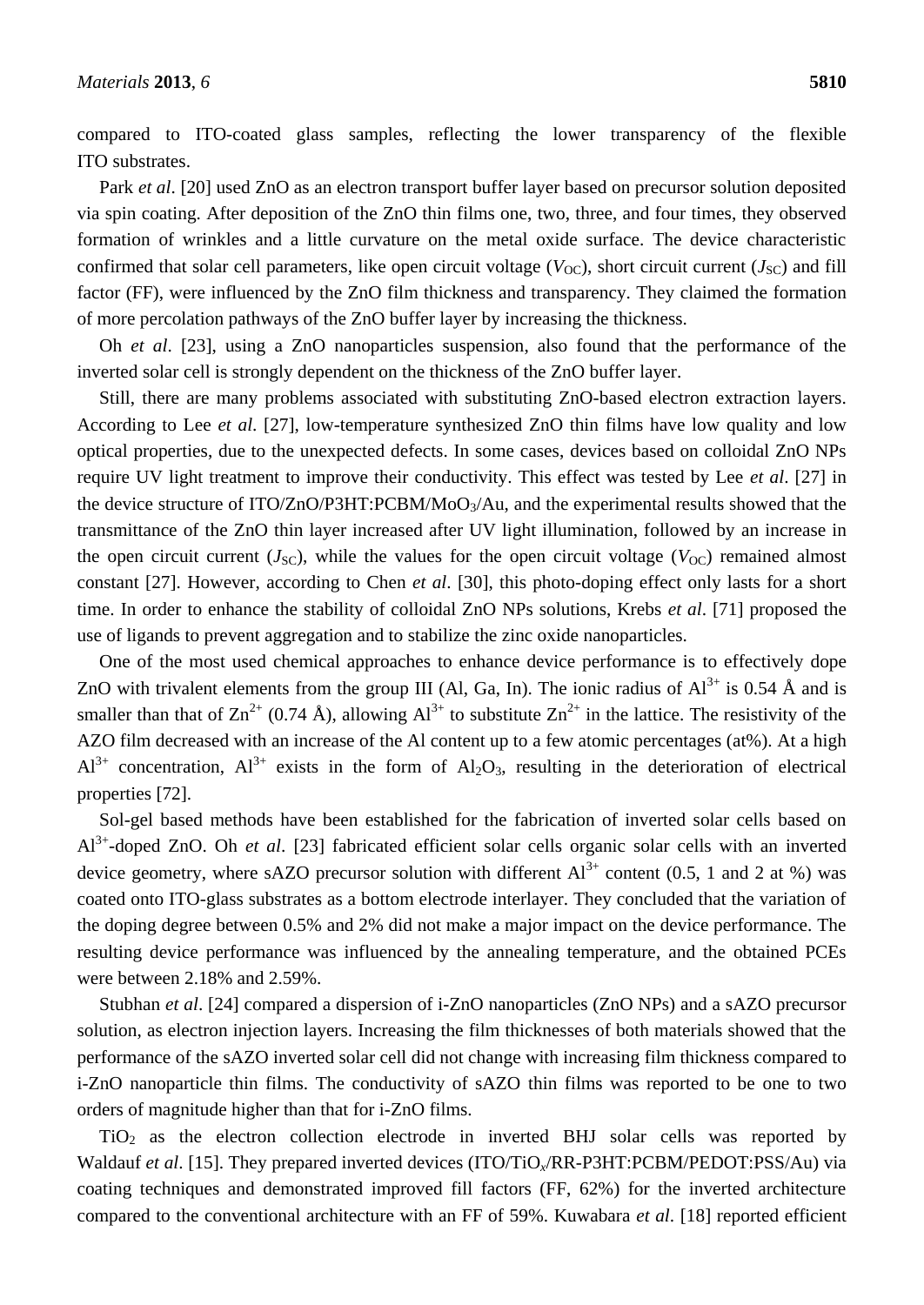inverted BHJ solar cells by comparing different types of  $TiO<sub>x</sub>$  precursor solutions. They observed an improved short-circuit photocurrent  $(J_{\rm SC})$ , open-circuit voltage  $(V_{\rm OC})$ , fill factor (FF%) and the power conversion efficiency (η). Oh *et al*. [23] also reported an efficient inverted BHJ solar cell based on optimized TiO*<sup>x</sup>* NP solution as the electron extraction layer.

Thin transparent electrodes based on  $TiO<sub>2</sub>$  solutions were also propagated as an optical spacer for improving light absorption in the active film. For thin active layers, Kim *et al*. [3] and Roy *et al*. [5] reported higher short current densities, due to an improved light management with a  $TiO<sub>2</sub>$  electron extracting layer.

The importance of the interface materials is demonstrated even more powerfully for the third generation of polymeric semiconductors, like poly[N-9"-hepta-decanyl-2,7-carbazole-alt-5,5-(4',7'-di-2-thienyl-2',1',3'-benzothiadiazole)] (PCDTBT), dithienosilole-thienopyrrole-4,6-dione (PDTS-TPD) or dithienogermole-thienopyrrole-4,6-dione, which are more air-stable photoactive materials compared to the poly(3-hexylthiophene) (P3HT) high-efficiency solar cells that are fabricated. For example, Sun *et al*. [25] demonstrated an efficient inverted BHJ solar cell based on sol-gel-derived ZnO as a bottom cathode and reported efficiencies of up to 6.08%.

The performance parameters ( $V_{\text{OC}}$  (V);  $J_{\text{SC}}$  (mA/cm<sup>2</sup>); FF (%); PCE (%)) of ZnO, Al<sup>3+</sup>-doped ZnO and TiO<sup>2</sup> used as the cathode interlayers in inverted organic BHJ solar cells are tabulated in the following Table 1.

| Reference (N $\degree$ ) | <b>EEL/ETL</b>    | $V_{OC}$ (V) | $J_{\rm SC}$ (mA/cm <sup>2</sup> ) | FF%  | PCE% |
|--------------------------|-------------------|--------------|------------------------------------|------|------|
| $[17]$ (P3HT:PCBM)       | ZnO NP            | 0.62         | 11.17                              | 54.3 | 3.78 |
| [23] $(P3HT:PCBM)$       | ZnO NP            | 0.56         | 8.33                               | 56.5 | 2.62 |
| [24] (P3HT:PCBM)         | ZnO NP            | 0.56         | 8.36                               | 53.9 | 2.56 |
| [16] (P3HT:PCBM)         | s(ZnO)            | 0.55         | 9.23                               | 51.8 | 2.65 |
| [20] (P3HT:PCBM)         | s(ZnO)            | 0.55         | 8.86                               | 45.5 | 2.21 |
| [23] $(P3HT:PCBM)$       | s(AZO)            | 0.57         | 9.57                               | 47.7 | 2.59 |
| [24] $(P3HT:PCBM)$       | s(AZO)            | 0.57         | 8.36                               | 50.8 | 2.42 |
| [23] $(P3HT:PCBM)$       | $TiO_2$ ·NP       | 0.57         | 8.38                               | 54.4 | 2.58 |
| $[18]$ (P3HT:PCBM)       | $s(EA-TiOx)$      | 0.56         | 6.70                               | 55.0 | 2.06 |
| [18] (P3HT:PCBM)         | $s(DEA-TiOr)$     | 0.55         | 5.31                               | 36.0 | 1.06 |
| $[18]$ (P3HT:PCBM)       | $s(AA-TiO_r)$     | 0.55         | 7.00                               | 60.0 | 2.31 |
| $[21]$ (P3HT:PCBM)       | sTiO <sub>2</sub> | 0.55         | 9.06                               | 51.9 | 2.61 |

**Table 1.** Device parameters of i-BHJ solar cells with different electron transport/extraction interlayers. EEL, electron extraction layer; ETL, electron transport layer;  $V_{OC}$ , open-circuit voltage;  $J_{SC}$ , short-circuit current density; FF, fill factor; NP, nanoparticle.

# *5.3. MoO3, WO<sup>3</sup> and V2O<sup>5</sup> as the Anode Interlayer in an Inverted Solar Cell*

The binary MeO<sub>x</sub>, such as MoO<sub>3</sub>, WO<sub>3</sub> and V<sub>2</sub>O<sub>5</sub>, are *n*-type oxides. Due to their low lying conduction band, these  $\text{MeO}_x$  were reported to *p*-dope most organic semiconductors, which makes them suitable as hole extraction layers. Here, we will focus on solution processed  $MoO<sub>3</sub>$ , WO<sub>3</sub> and  $V<sub>2</sub>O<sub>5</sub>$  thin films as hole extraction/injection layers in inverted BHJ solar cells. At the moment, the most widely used hole injection/extraction layers (HIL/HEL) in organic photovoltaic are based on polyethylene dioxythiophene:polystyrene sulfonate (PEDOT:PSS). According to Meyer *et al*. [31], the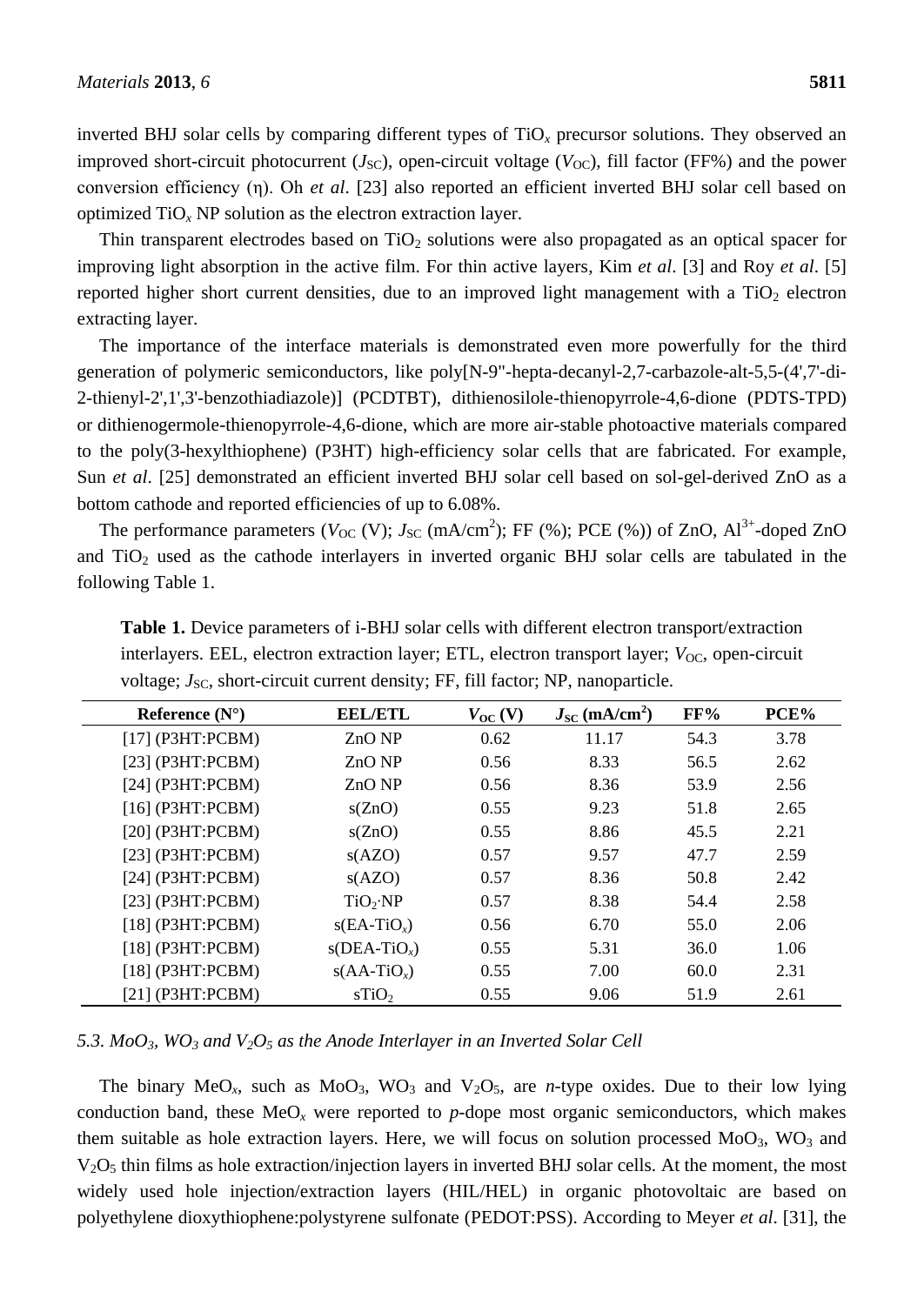aqueous PEDOT:PSS solution and its acidic nature can cause the degradation of subsequently deposited organic films or electrode materials. In addition, PEDOT:PSS has a relatively low WF of 5.0 eV, which can limit charge extraction from deep HOMO polymers. In comparison, experimental PES/IPES measurement, outlined also by Meyer *et al.* [31,80], showed that  $V_2O_5$  has the largest WF (7.0 eV), closely followed by  $MoO<sub>3</sub>$  and  $WO<sub>3</sub>$  with WF values of 6.9 eV and 6.7 eV, respectively. Another interesting point is the fact that  $MeO_x$ , like  $MoO_3$ ,  $WO_3$  and  $V_2O_5$ , do not act as the electron blocking layer, because their conduction band (CB) edge is too low [31,80,81].

However, access to solution-based *p*-type-like metal oxides open the way to replacing PEDOT:PSS as the hole-injection or hole-extraction layer and to improving the performance of the organic solar cells.

Zilberberg *et al.* [26] reported an inverted BHJ solar cells  $(TCO/TiO<sub>x</sub>/P3HT:PCBM/sV<sub>2</sub>O<sub>5</sub>/Ag)$ based on  $sV_2O_5$  spin-coated precursor films as hole-extraction layers. They found that the thickness of  $sV<sub>2</sub>O<sub>5</sub>$  thin film critically influences solar cell performance. Comparable  $V<sub>OC</sub>$  values for an inverted solar cell with a solution-processed  $sV_2O_5$  layer and with an evaporated  $eV_2O_5$  layer were observed. Using the same preparation method for sVO<sub>x</sub> precursor solution (VTIPO (vanadium (V) triisopropoxy oxide)), Chen *et al*. [22] fabricated an inverted BHJ solar cell with the layered configuration of glass/ITO/ZnO/polymer (P3HT or a-PTPTBT):PCBM/sV<sub>2</sub>O<sub>5</sub> or VO<sub>x</sub>/Ag, where V<sub>2</sub>O<sub>5</sub> powder was homogenously dispersed and suspended in isopropyl alcohol (IPA). They suggested that VO*<sup>x</sup>* layers based on precursor solutions provided improved device characteristic for both organic polymers used (P3HT or poly(thiophene-phenylene-thiophene)-(2,1,3-benzothiadiazole) (a-PTPTBT)) compared to solar cells with  $sV<sub>2</sub>O<sub>5</sub>$  and PEDOT:PSS.

Sun *et al.* [25] combined both cathode and anode interface layer ZnO and evaporated  $MoO<sub>3</sub>$  to prepare efficient inverted BHJ solar cell based on  $PCDTBT:PC_{70}BM$ . Their investigations focused on the annealing temperatures of ZnO and concluded that 150  $\degree$  C or 200  $\degree$ C annealed layers show higher performance (PCE ~6%) than layers annealed at 130 °C. Solution-processed sMoO<sub>3</sub> as a PEDOT:PSS replacement was reported by Stubhan *et al*. [9] for a normal architecture device (Glass/ITO/sMoO3/P3HT:PCBM/Al). They observed that the solar cell performance and, here, especially, the short circuit current  $(J_{\rm SC})$  were critically influenced by three effects, depending on the  $sMoO<sub>3</sub>$  layer thickness (optical losses, serial resistance  $(R<sub>S</sub>)$  and surface roughness). Tungsten oxide (WO3) formed by sol-gel chemistry was also successful applied as PEDOT:PSS replacement in a conventional device by Choi *et al*. [11].

Ning *et al.* [28,29] and Stubhan *et al.* [12] finally demonstrated that sWO<sub>3</sub> based on nanoparticle solutions does show full device performance in inverted organic photovoltaic (OPV) devices  $(TTO/A1-ZnO/P3HT$  or Si-PCPDTBT/sWO<sub>3</sub> NP/Ag). The same conclusion as previously drawn by Stubhan *et al.* [9] for sMoO<sub>3</sub>, namely, the critical importance of film quality was also reported in this work.

The performance parameters:  $V_{OC}$  (V);  $J_{SC}$  (mA/cm<sup>2</sup>); FF (%); PCE (%) of MoO<sub>3</sub>, WO<sub>3</sub> and V<sub>2</sub>O<sub>5</sub> used as anode interlayers in inverted or conventional organic BHJ solar cells are summarized in the following Table 2.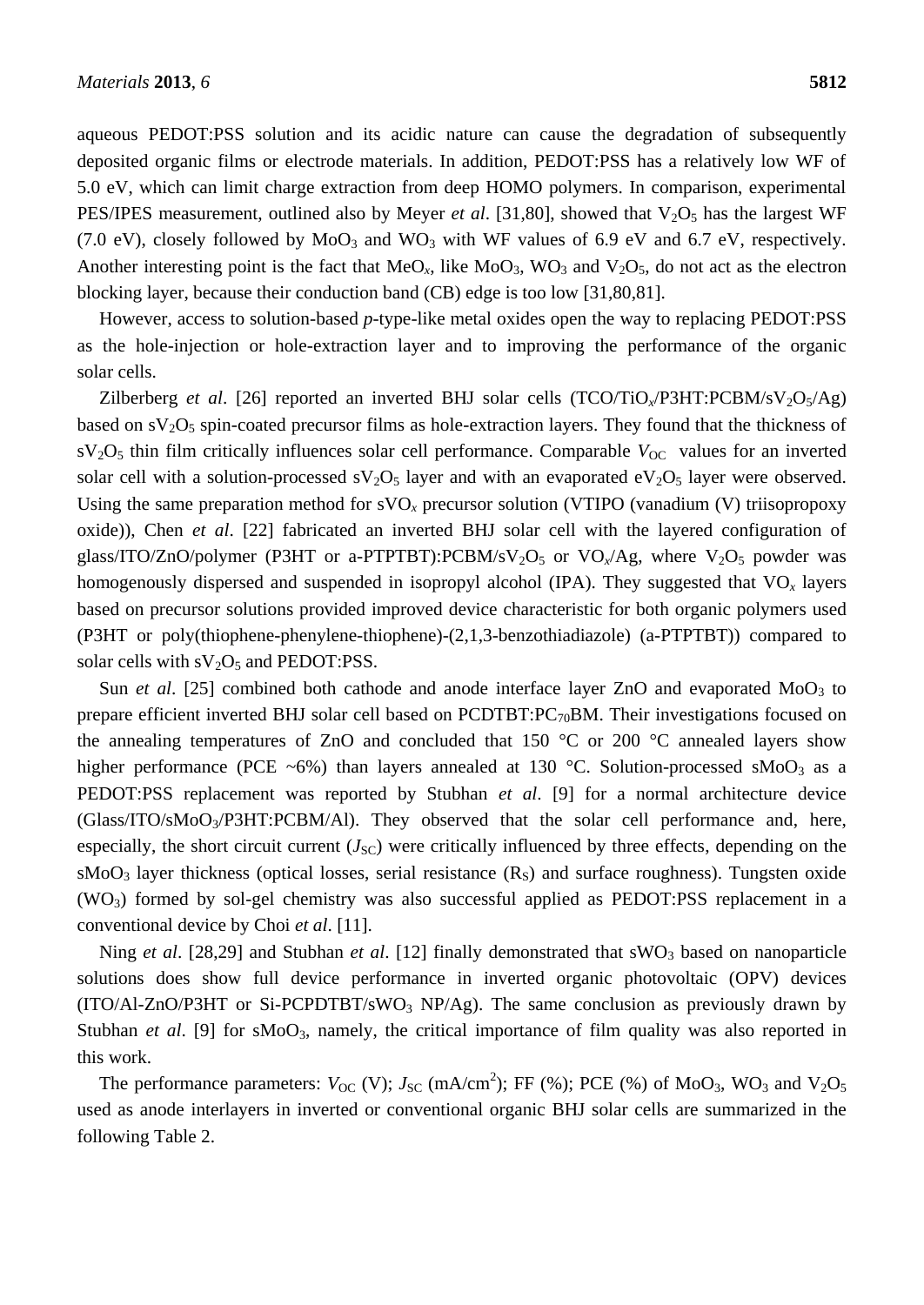| Reference (N $\degree$ )          | <b>HEL/HTL</b>    | $V_{OC}$ (V) | $J_{\rm SC}$ (mA/cm <sup>2</sup> ) | FF%  | PCE% |
|-----------------------------------|-------------------|--------------|------------------------------------|------|------|
| [26] (P3HT:PCBM)                  | $V_2O_5 NP$       | 0.56         | 10.4                               | 66.0 | 3.80 |
| [26] (P3HT:PCBM)                  | $sV_2O_5$         | 0.52         | 9.50                               | 60.0 | 3.00 |
| [22] (P3HT:PCBM)                  | $SVO_r$           | 0.57         | 10.1                               | 67.0 | 3.90 |
| $[20]$ (P3HT:PCBM)                | eMoO <sub>3</sub> | 0.55         | 8.86                               | 45.5 | 2.21 |
| [25] (PCDTBT:PC <sub>70</sub> BM) | eMoO <sub>3</sub> | 0.88         | 10.4                               | 68.8 | 6.08 |
| [9] $con.$ (P3HT:PCBM)            | sMoO <sub>3</sub> | 0.57         | 7.96                               | 66.7 | 2.92 |
| [11] $con.$ (P3HT:PCBM)           | sWO <sub>3</sub>  | 0.62         | 8.63                               | 63.0 | 3.37 |
| [28] (P3HT/PCDTBT:PCBM)           | $sWO_3$           | 0.53         | 8.56                               | 52.6 | 2.68 |
| [12] (P3HT/PCDTBT:PCBM)           | sWO <sub>3</sub>  | 0.54         | 8.50                               | 51.3 | 2.40 |

**Table 2.** Device parameters of i-BHJ solar cells with different hole transport/extraction interlayers. HEL, hole extraction layer; HTL, hole transport layer.

# **6. Device Stability**

The development of stable and efficient inverted BHJ solar cells requires intensive device stability testing. Most studies, however, focus on the fundamental degradation mechanisms of the organic semiconductors, rather than the interfaces [10,17,82]. It is well known that oxygen and moisture lead to the degradation of the polymers and polymer/oxide composites. The inverted solar cell architecture clearly bears the advantage of separating the acidic poly (3,4-ethylenedioxythiophene):poly(styrenesulfonate) (PEDOT:PSS) from the indium tin oxide (ITO) electrode and of replacing non-noble metal cathodes. The additional positive impact of MeO*<sup>x</sup>* on the lifetime of organic solar cells is currently under discussion.

Kuwabara *et al*. [18] performed durability tests on ITO/TiO*x*/PCBM:P3HT/PEDOT:PSS/Au inverted-type BHJ organic solar cells in an ambient atmosphere. They observed that the solar cells with amorphous  $TiO_x$  had high durability under continuous irradiation for 120 h in air (efficiency decrease by approximately 70%), while sealed devices maintained efficiency under continuous light irradiation for 120 h.

Hau *et al*. [17] explored the stability of ITO/ZnO NPs/P3HT:PCBM/PEDOT:PSS/Ag solar cells, where the samples were stored in air under ambient conditions for 40 days. For the conventional devices based on LiF/Al electrodes, they observed drastic degradation after one day of storage, and after four days, the cells were completely degraded. In contrast, inverted-type cells showed relatively constant FF and  $V_{OC}$  values over the period of 40 days, with only slight  $J_{SC}$  reduction. The improved lifetime was correlated to the use of an air-stable Ag top electrode.

White *et al*. [16] tested device durability by measuring the performance of an inverted solar cell (ITO/sZNO/P3HT:PCBM/Ag) after different periodic exposures to air. Four days after fabrication, the device efficiency dropped to  $\eta = 2.58\%$  from  $\eta = 2.97\%$ , and after seven days, the efficiency was  $\eta = 2.32\%$ . They realized that the whole device performance improved upon exposure of the ZnO and Ag surface to air, but the P3HT:PCBM layer was responsible for the observed degradation under ambient atmosphere.

Hauch *et al*. [82] applied the accelerated lifetime (ALT) test with conditions close to international standards for inorganic solar cells. Further, using this degradation test, they investigated the degradation of flexible encapsulated P3HT:PCBM cells by three different climate conditions: 65 °C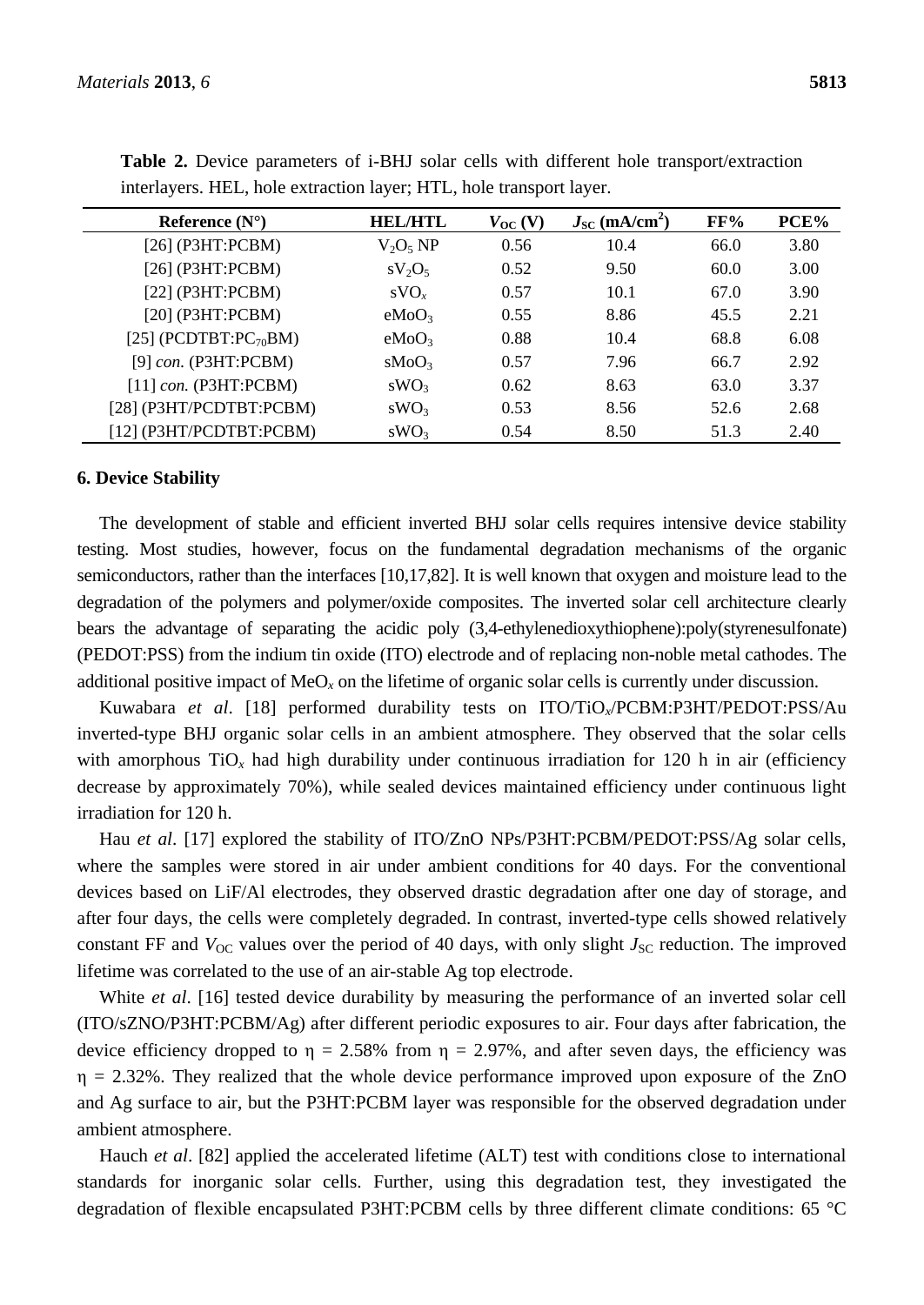(high T dark storage), 65 °C/1 sun (sun soak) and 65 °C/85% relative humidity (rh) (damp heat). They determined that different environmental stress conditions led to different types of degradation behavior, which also differently influenced the solar cell parameters, like  $V_{\text{OC}}$ ,  $J_{\text{SC}}$ , FF and efficiency (η) [82]. With this experimental data, they were able to show that P3HT:PCBM cells are considerably less sensitive to water and oxygen, as expected.

Sun *et al.* [25] exposed the following inverted cell architecture, ITO/sZnO/PCDTBT:PC<sub>70</sub>BM/MoO<sub>x</sub>/Ag, continuously to air at room temperature without encapsulation for 30 days. The cells with  $MoO<sub>x</sub>$  as the hole transport layer showed PCEs of 70% of its original value after 30 days.

#### **7. Summary and Outlook**

In the past couple of years, numerous wet chemical synthesis methods for nanoscale metal oxides have been described. Such synthesis routes provide access to nanoparticles with different chemical compositions, monodisperse crystallite sizes, demanding crystal forms and complex configurations. There is no doubt that the physical and chemical properties of the synthesized metal oxide nanoparticles, compared to synthesis pathways, require further detailed work and investigation. From this point of view, in-depth studies of synthesis and product characteristics are an important step on the way to implementing faster, new technological applications.

The non-aqueous sol-gel methods, compared to classical sol-gel methods, offer the possibility for stable synthesis methods for metal oxide nanoparticles. Due to their simplicity and robustness, the reaction conditions exhibit only slight deviations, which typically do not impact the morphological properties of the nanoparticles.

Despite all the efforts and the enormous progress in the field of nanoparticle research, the prime goal is and remains the development of new synthesis strategies for metal oxide particles, allowing one to precisely predict the composition, structure, size, form and opto-electronic properties.

Metal oxide semiconductor nanocrystals based on sol-gel synthesis routes, like ZnO,  $Al^{3+}$ -doped ZnO, TiO<sub>2</sub>, s-WO<sub>3</sub>, s-MoO<sub>3</sub> and s-V<sub>2</sub>O<sub>5</sub>, have attracted intensive interest during the last 10 years, because their outstanding optical and electrical properties qualify them for multiple opto-electronic applications, like flat screens, touch screens, sensors, photodetectors or thin film solar cells. To realize such large-scale production of these layers, we require cost-effective synthesis methods, which provide high quality layers.

Research in the field of the solution-processed organic polymer solar cells has already demonstrated that using i-ZnO,  $Al^{3+}$ -doped ZnO or TiO<sub>2</sub> as electron transport/extraction interfaces and WO<sub>3</sub>, MoO<sub>3</sub> or  $V_2O_5$  as hole transport/extraction interlayers are viable strategies. Efficient solar cells with superior environmental stability were reported with  $MeO<sub>x</sub>$  interface layers. Tables 1 and 2 in Section 5 summarize, once again, the performance parameters ( $V_{OC}$  (V);  $J_{SC}$  (mA/cm<sup>2</sup>); FF (%); PCE (%)) for various inverted organic BHJ solar cells.

Interestingly, many different synthesis routes for the various MeO*<sup>x</sup>* yielded more or less identical device functionality and performance. Despite the efforts of the last few years, there is still insufficient understanding of how to correlate the detailed chemical and physical properties of thin sol-gel  $\text{MeO}_x$  to solar cell performance. Light soaking, current mismatching or the observed degradation trends underline that the precise function of  $\text{MeO}_x$  layers and their impact on the degradation mechanism is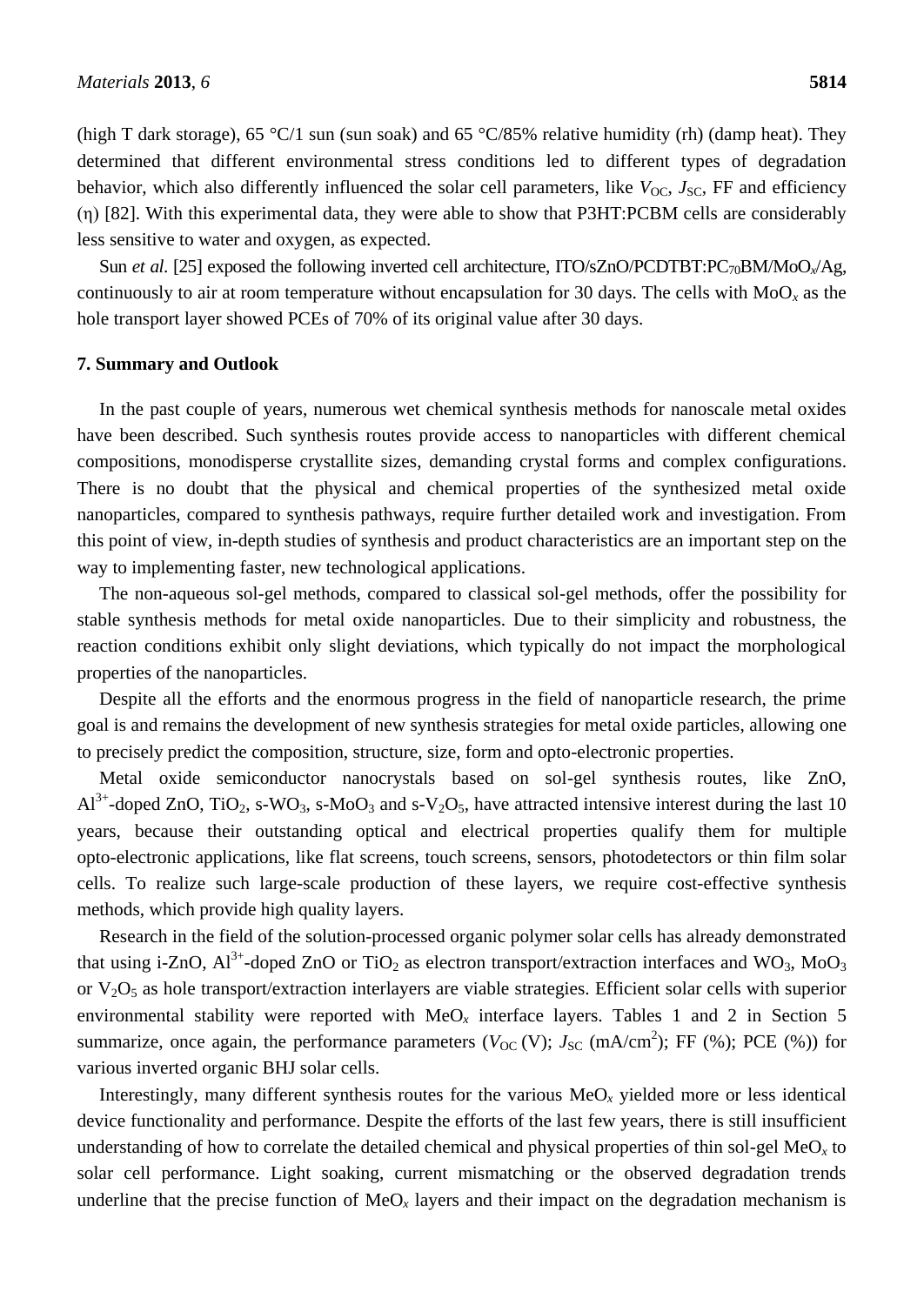# **Acknowledgments**

The authors gratefully acknowledge the Cluster of Excellence "Engineering of Advanced Materials" at the University of Erlangen-Nuremberg, which is funded by the German Research Foundation (DFG), the Solar goes Hybrid project and Energy Campus Nuremberg (EnCN) for the financial support.

# **Conflicts of Interest**

The authors declare no conflict of interest.

# **References**

- 1. Li, J.; Yu, H.-Y. Enhancement of Si-Based Solar Cell Efficiency via Nanostructure Integration. In *Energy Eficiency and Renewable Energy through Nanotechnology*; Zang, L., Ed.; Springer-Verlag: London, UK, 2011; Volume 2011, pp. 3–55.
- 2. Fung, D.D.S..; Choy, W.C.H. Introduction to Organic Solar Cells*. Organic Solar Cells: Materials and Device Physics*; Choy, W.C.H., Ed.; Springer-Verlag: London, UK, 2013; Volume 2013, pp. 1–16.
- 3. Kim, J.Y.; Kim, S.H.; Lee, H.H.; Lee, K.; Ma, W.; Gong, X.; Heeger, A.J. New architecture for high-efficiency polymer photovoltaic cells using solution-based titanium oxide as an optical spacer. *Adv. Mater.* **2006**, *18*, 572–576.
- 4. Dennler, G.; Scharber, M.C.; Brabec, C.J. Polymer-fullerene bulk-heterojunction solar cells. *Adv. Mater.* **2009**, *21*, 1323–1338.
- 5. Roy, A.; Park, S.H.; Cowan, S.; Tong, M.H.; Cho, S.; Lee, K.; Heeger, A.J. Titanium suboxide as an optical spacer in polymer solar cells. *Appl. Phys. Lett.* **2009**, *95*, 013302:1–013302:3.
- 6. Brabec, C.J.; Gowrisanker, S.; Halls, J.J.; Laird, D.; Jia, S.; Williams, S.P. Polymer-fullerene bulk-heterojunction solar cells. *Adv. Mater.* **2010**, *22*, 3839–3856.
- 7. Liu, F.; Shao, S.; Guo, X.; Zhao, Y.; Xie, Z. Efficient polymer photovoltaic cells using solution-processed MoO<sup>3</sup> as anode buffer layer. *Sol. Energy Mater. Sol. Cells* **2010**, *94*, 842–845.
- 8. Girotto, C.; Voroshazi, E.; Cheyns, D.; Heremans, P.; Rand, B.P. Solution-processed MoO<sub>3</sub> thin films as a hole-injection layer for organic solar cells. *ACS Appl. Mater. Interfaces* **2011**, *3*, 3244–3247.
- 9. Stubhan, T.; Ameri, T.; Salinas, M.; Krantz, J.; Machui, F.; Halik, M.; Brabec, C.J. High shunt resistance in polymer solar cells comprising a  $MoO<sub>3</sub>$  hole extraction layer processed from nanoparticle suspension. *Appl. Phys. Lett.* **2011**, *98*, 253308:1–253308:3.
- 10. Zilberberg, K.; Trost, S.; Schmidt, H.; Riedl, T. Solution processed vanadium pentoxide as charge extraction layer for organic solar cells. *Adv. Energy Mater.* **2011**, *1*, 377–381.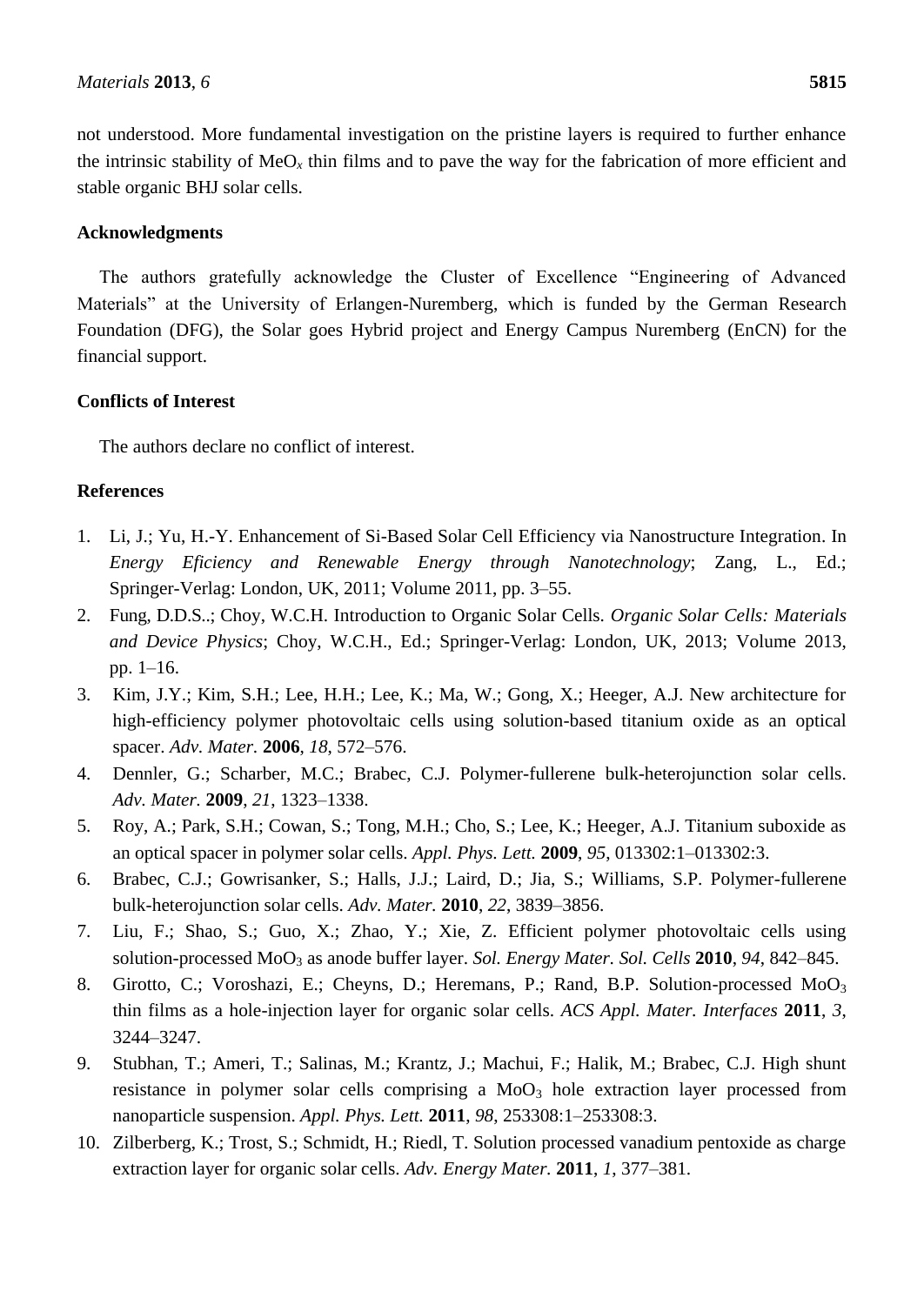- 11. Choi, H.; Kim, B.; Ko, M.J.; Lee, D.-K.; Kim, H.; Kim, S.H.; Kim, K. Solution processed WO<sup>3</sup> layer for the replacement of PEDOT:PSS layer in organic photovoltaic cells. *Org. Electron.* **2012**, *13*, 959–968.
- 12. Stubhan, T.; Li, N.; Luechinger, N.A.; Halim, S.C.; Matt, G.J.; Brabec, C.J. High fill factor polymer solar cells incorporating a low temperature solution processed WO<sub>3</sub> hole extraction layer. *Adv. Energy Mater.* **2012**, *2*, 1433–1438.
- 13. Zilberberg, K.; Gharbi, H.; Behrendt, A.; Trost, S.; Riedl, T. Low-temperature, solution-processed MoO*<sup>x</sup>* for efficient and stable organic solar cells. *ACS Appl. Mater. Interfaces* **2012**, *4*, 1164–1168.
- 14. Hancox, I.; Rochford, L.A.; Clare, D.; Walker, M.; Mudd, J.J.; Sullivan, P.; Schumann, S.; McConville, C.F.; Jones, T.S. Optimization of a high work function solution processed vanadium oxide hole-extracting layer for small molecule and polymer organic photovoltaic cells. *J. Phys. Chem. C* **2013**, *117*, 49–57.
- 15. Waldauf, C.; Morana, M.; Denk, P.; Schilinsky, P.; Coakley, K.; Choulis, S.A.; Brabec, C.J. Highly efficient inverted organic photovoltaics using solution based titanium oxide as electron selective contact. *Appl. Phys. Lett.* **2006**, *89*, 233517:1–233517:3.
- 16. White, M.S.; Olson, D.C.; Shaheen, S.E.; Kopidakis, N.; Ginley, D.S. Inverted bulk-heterojunction organic photovoltaic device using a solution-derived ZnO underlayer. *Appl. Phys. Lett.* **2006**, *89*, 143517:1–143517:3.
- 17. Hau, S.K.; Yip, H.-L.; Baek, N.S.; Zou, J.; O'Malley, K.; Jen, A.K.Y. Air-stable inverted flexible polymer solar cells using zinc oxide nanoparticles as an electron selective layer. *Appl. Phys. Lett.* **2008**, *92*, 253301:1–253301:3.
- 18. Kuwabara, T.; Nakayama, T.; Uozumi, K.; Yamaguchi, T.; Takahashi, K. Highly durable inverted-type organic solar cell using amorphous titanium oxide as electron collection electrode inserted between ITO and organic layer. *Sol. Energy Mater. Sol. Cells* **2008**, *92*, 1476–1482.
- 19. Tao, C.; Ruan, S.; Xie, G.; Kong, X.; Shen, L.; Meng, F.; Liu, C.; Zhang, X.; Dong, W.; Chen, W. Role of tungsten oxide in inverted polymer solar cells. *Appl. Phys. Lett.* **2009**, *94*, 043311:1–043311:3.
- 20. Park, H.-J.; Lee, K.-H.; Kumar, B.; Shin, K.-S.; Jeong, S.-W.; Kim, S.-W. Inverted organic solar cells with ZnO thin films prepared by sol–gel method. *J. Nanoelectron. Optoelectron.* **2010**, *5*, 135–138.
- 21. Bolognesi, M.; Sanchez-Diaz, A.; Ajuria, J.; Pacios, R.; Palomares, E. The effect of selective contact electrodes on the interfacial charge recombination kinetics and device efficiency of organic polymer solar cells. *Phys. Chem. Chem. Phys. PCCP* **2011**, *13*, 6105–6109.
- 22. Chen, C.-P.; Chen, Y.-D.; Chuang, S.-C. High-performance and highly durable inverted organic photovoltaics embedding solution-processable vanadium oxides as an interfacial hole-transporting layer. *Adv. Mater.* **2011**, *23*, 3859–3863.
- 23. Oh, H.; Krantz, J.; Litzov, I.; Stubhan, T.; Pinna, L.; Brabec, C.J. Comparison of various sol–gel derived metal oxide layers for inverted organic solar cells. *Sol. Energy Mater. Sol. Cells* **2011**, *95*, 2194–2199.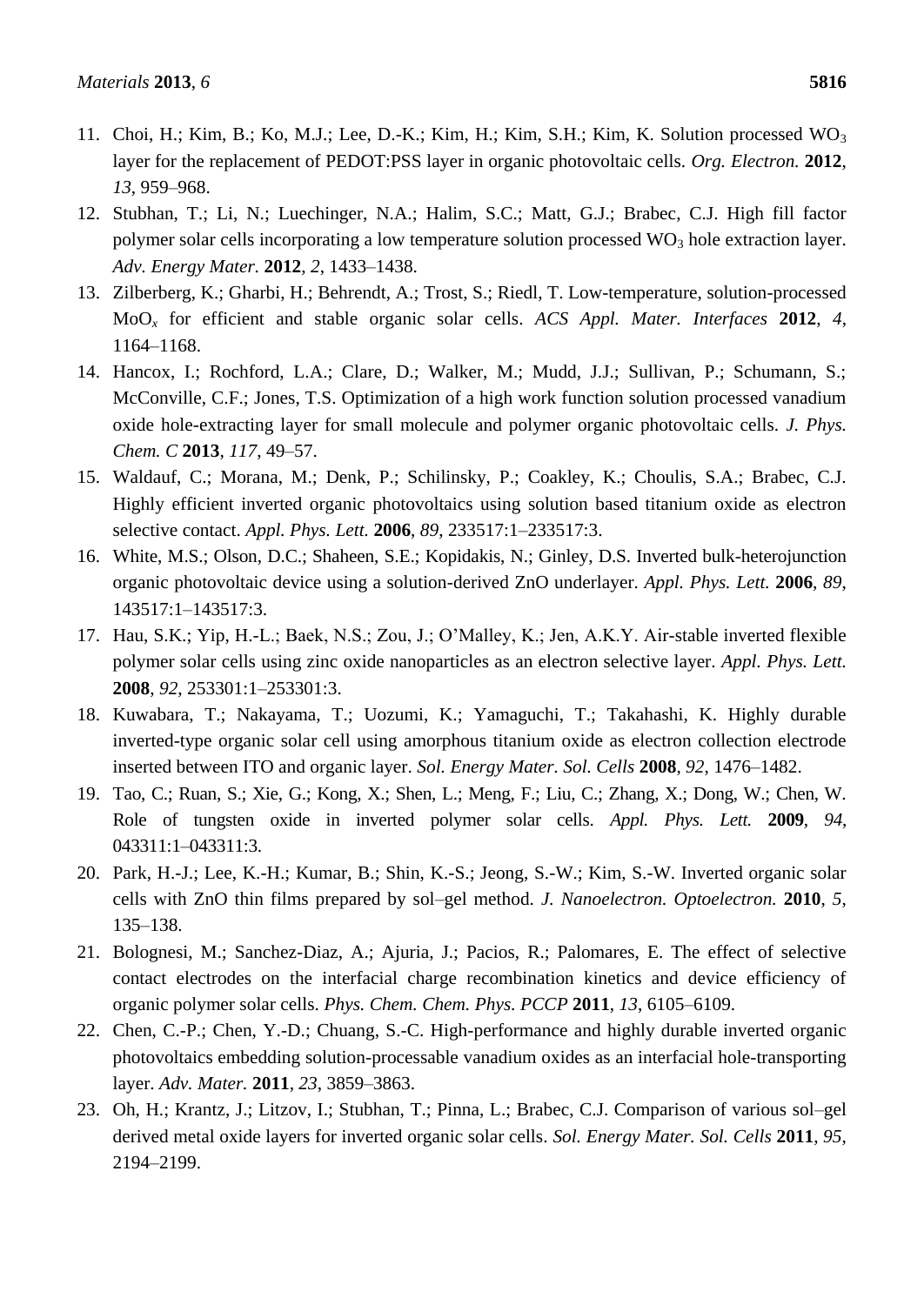- 24. Stubhan, T.; Oh, H.; Pinna, L.; Krantz, J.; Litzov, I.; Brabec, C.J. Inverted organic solar cells using a solution processed aluminum-doped zinc oxide buffer layer. *Org. Electron.* **2011**, *12*, 1539–1543.
- 25. Sun, Y.; Seo, J.H.; Takacs, C.J.; Seifter, J.; Heeger, A.J. Inverted polymer solar cells integrated with a low-temperature-annealed sol-gel-derived ZnO film as an electron transport layer. *Adv. Mater.* **2011**, *23*, 1679–1683.
- 26. Zilberberg, K.; Trost, S.; Meyer, J.; Kahn, A.; Behrendt, A.; Lützenkirchen-Hecht, D.; Frahm, R.; Riedl, T. Inverted organic solar cells with sol-gel processed high work-function vanadium oxide hole-extraction layers. *Adv. Funct. Mater.* **2011**, *21*, 4776–4783.
- 27. Lee, J.; Lee, K.-H.; Pugazhendi, I.; Jeong, J.K.; Kim, S.-W. Inverted polymer solar cells with an electron transport layer treated by ultraviolet light irradiation. *J. Photonic Sci. Technol.* **2012**, *2*, 22–24.
- 28. Li, N.; Stubhan, T.; Luechinger, N.A.; Halim, S.C.; Matt, G.J.; Ameri, T.; Brabec, C.J. Inverted structure organic photovoltaic devices employing a low temperature solution processed  $WO<sub>3</sub>$ anode buffer layer. *Org. Electron.* **2012**, *13*, 2479–2484.
- 29. Li, N.; Stubhan, T.; Baran, D.; Min, J.; Wang, H.; Ameri, T.; Brabec, C.J. Design of the solution-processed intermediate layer by engineering for inverted organic multi junction solar cells. *Adv. Energy Mater.* **2013**, *3*, 301–307.
- 30. Chen, S.; Manders, J.R.; Tsang, S.-W.; So, F. Metal oxides for interface engineering in polymer solar cells. *J. Mater. Chem.* **2012**, *22*, 24202–24212.
- 31. Meyer, J.; Hamwi, S.; Kroger, M.; Kowalsky, W.; Riedl, T.; Kahn, A. Transition metal oxides for organic electronics: Energetics, device physics and applications. *Adv. Mater.* **2012**, *24*, 5408–5427.
- 32. Stadler, A. Transparent conducting oxides—An up-to-date overview. *Materials* **2012**, *5*, 661–683.
- 33. Minami, T. New *n*-type transparent conducting oxides. *MRS Bull*. **2000**, *25*, 38–44.
- 34. Bahnemann, D.W.; Kormann, C.; Hoffmann, M.R. Preparation and characterization of quantum size zinc oxide: A detailed spectroscopic study. *J. Phys. Chem.* **1987**, *91*, 3789–3798.
- 35. Spanhel, L.; Anderson, M.A. Semiconductor clusters in the sol-gel process: Quantized aggregation, gelation, and crystal growth in concentrated ZnO colloids. *J. Am. Chem. Soc.* **1991**, *113*, 2826–2833.
- 36. Vioux, A. Nonhydrolytic sol-gel routes to oxides. *Chem. Mater.* **1997**, *9*, 2292–2299.
- 37. Meulenkamp, E.A. Synthesis and growth of ZnO nanoparticles. *J. Phys. Chem. B* **1998**, *102*, 5566–5572.
- 38. Dong, W.; Dunn, B. Sol–gel synthesis and characterization of molybdenum oxide gels. *J. Non-Cryst. Solids* **1998**, *225*, 135–140.
- 39. Kruis Einar, F.; Fissan, H.; Peled, A. Synthesis of nanoparticles in the gas phase for electronic, optical and magnetic applications—A review. *J. Aerosol Sci.* **1998**, *29*, 511–535.
- 40. Ohyama, M.; Kozuka, H.; Yoko, T. Sol-gel preparation of transparent and conductive aluminum-doped zinc oxide films with highly preferential crystal orientattion. *J. Am. Ceram. Soc.*  **1998**, *81*, 1622–1632.
- 41. Dong, W.; Dunn, B. Sol–gel synthesis of monolithic molybdenum oxide aerogels and xerogels. *J. Mater. Chem.* **1998**, *8*, 665–670.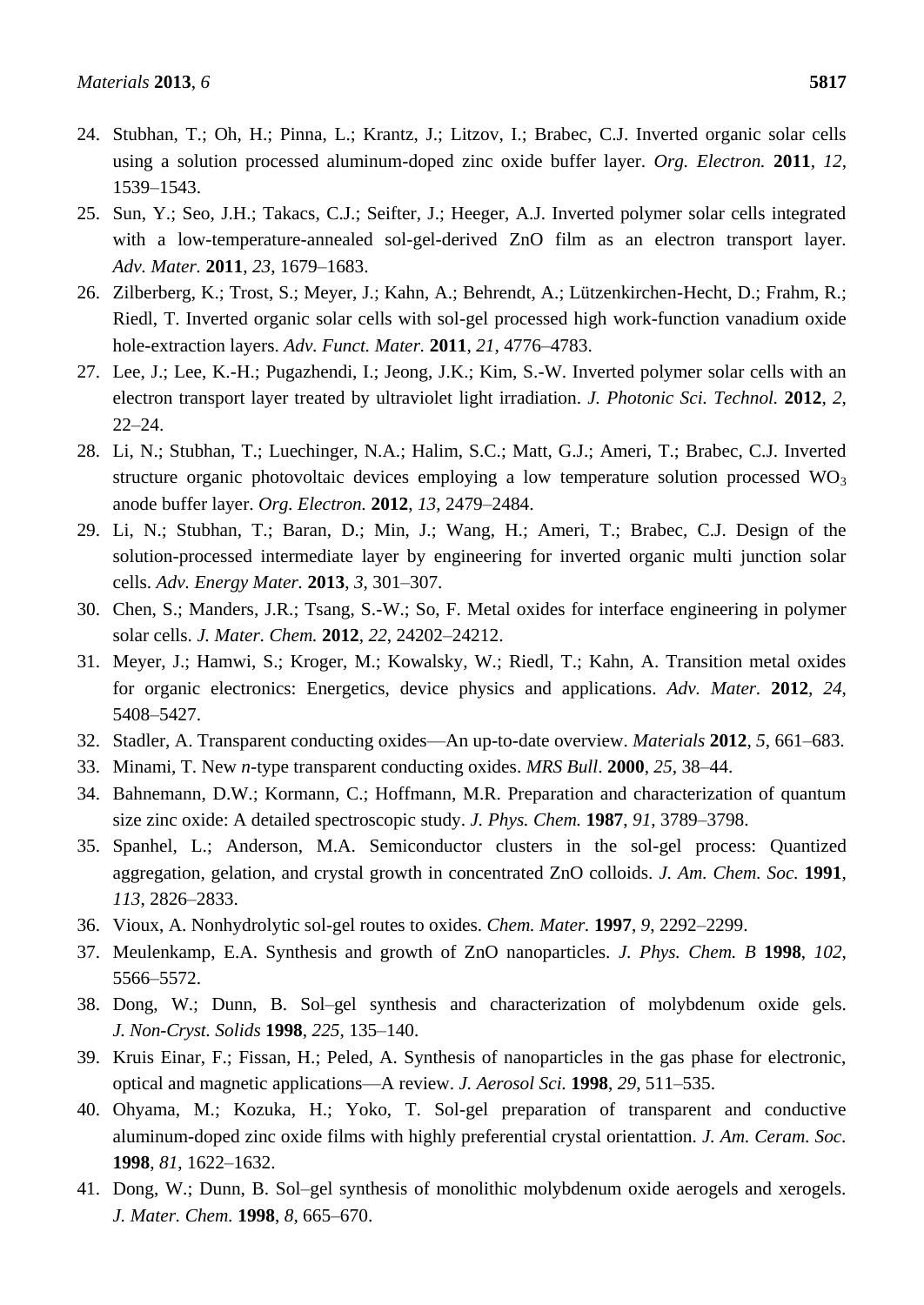- 42. Antonelli, D.M.; Trudeau, M. Phasenumwandlungen und elektronische Eigenschaften mesoporöser Molybdänoxide mit ringförmiger Struktur (in German). *Angew. Chem.* **1999**, *111*, 1555–1559.
- 43. Alam, M.J.; Cameron, D.C. Preparation and properties of transparent conductive aluminum-doped zinc oxide thin films by sol–gel process. *J. Vac. Sci. Technol. Vac. Surf. Films* **2001**, *19*, 1642–1646.
- 44. Pacholski, C.; Kornowski, A.; Weller, H. Self-assembly of ZnO: From nanodots to nanorods. *Angew. Chem. Int. Ed.* **2002**, *41*, 1188–1191.
- 45. Noack, V.; Eychmüller, A. Annealing of nanometer-sized zinc oxide particles. *Chem. Mater.*  **2002**, *14*, 1411–1417.
- 46. Pinna, N.; Wild, U.; Urban, J.; Schlögl, R. Divanadium pentoxide nanorods. *Adv. Mater.* **2003**, *15*, 329–331.
- 47. Fukumura, T.; Toyosaki, H.; Yamada, Y. Magnetic oxide semiconductors. *Semicond. Sci. Technol.* **2005**, *20*, 103–111.
- 48. Joo, J.; Kwon, S.G.; Yu, J.A.; Hyeon, T. Synthesis of ZnO nanocrystals with cone, hexagonal cone, and rod shapes via non-hydrolytic ester elimination sol-gel reactions. *Adv. Mater.* **2005**, *17*, 1873–1877.
- 49. Cheng, B.; Shi, W.; Russell-Tanner, J.M.; Zhang, L.; Samulski, E.T. Synthesis of variable-aspect-ratio, single-crystalline ZnO nanostructures. *Inorg. Chem.* **2006**, *45*, 1208–1214.
- 50. Li, B.; Xu, Y.; Rong, G.; Jing, M.; Xie, Y. Vanadium pentoxide nanobelts and nanorolls: From controllable synthesis to investigation of their electrochemical properties and photocatalytic activities. *Nanotechnology* **2006**, *17*, 2560–2566.
- 51. Liu, J.; Huang, X.; Li, Y.; Sulieman, K.M.; Sun, F.; He, X. Selective growth and properties of zinc oxide nanostructures. *Scr. Mater.* **2006**, *55*, 795–798.
- 52. Spanhel, L. Colloidal ZnO nanostructures and functional coatings: A survey. *J. Sol-Gel Sci. Technol.* **2006**, *39*, 7–24.
- 53. Clavel, G.; Willinger, M.G.; Zitoun, D.; Pinna, N. Solvent dependent shape and magnetic properties of doped ZnO nanostructures. *Adv. Funct. Mater.* **2007**, *17*, 3159–3169.
- 54. Wang, G.; Ji, Y.; Zhang, L.; Zhi, Y.; Gouma, P.-I.; Dudley, M. Synthesis of molybdenum oxide nanoplatelets during crystallization of the precursor gel from its hybrid nanocomposites. *Chem. Mater.*  **2007**, *19*, 979–981.
- 55. Wang, J.; Polleux, J.; Lim, J.; Dunn, B. Pseudocapacitive contributions to electrochemical energy storage in TiO<sup>2</sup> (anatase) nanoparticles. *J. Phys. Chem. C* **2007**, *111*, 14925–14931.
- 56. Niederberger, M. Nonaqueous sol-gel routes to metal oxide nanoparticles. *Acc. Chem. Res.* **2007**, *40*, 793–800.
- 57. Pinna, N.; Niederberger, M. Tensidfreie nichtwässrige synthese von metalloxid–nanostrukturen (in German). *Angew. Chem.* **2008**, *120*, 5372–5385.
- 58. Kim, W.-S.; Kim, H.-C.; Hong, S.-H. Gas sensing properties of MoO<sub>3</sub> nanoparticles synthesized by solvothermal method. *J. Nanopart. Res.* **2009**, *12*, 1889–1896.
- 59. Wei, G.; Qin, W.; Zhang, D.; Wang, G.; Kim, R.; Zheng, K.; Wang, L. Synthesis and field emission of MoO<sup>3</sup> nanoflowers by a microwave hydrothermal route. *J. Alloy. Compd.* **2009**, *481*, 417–421.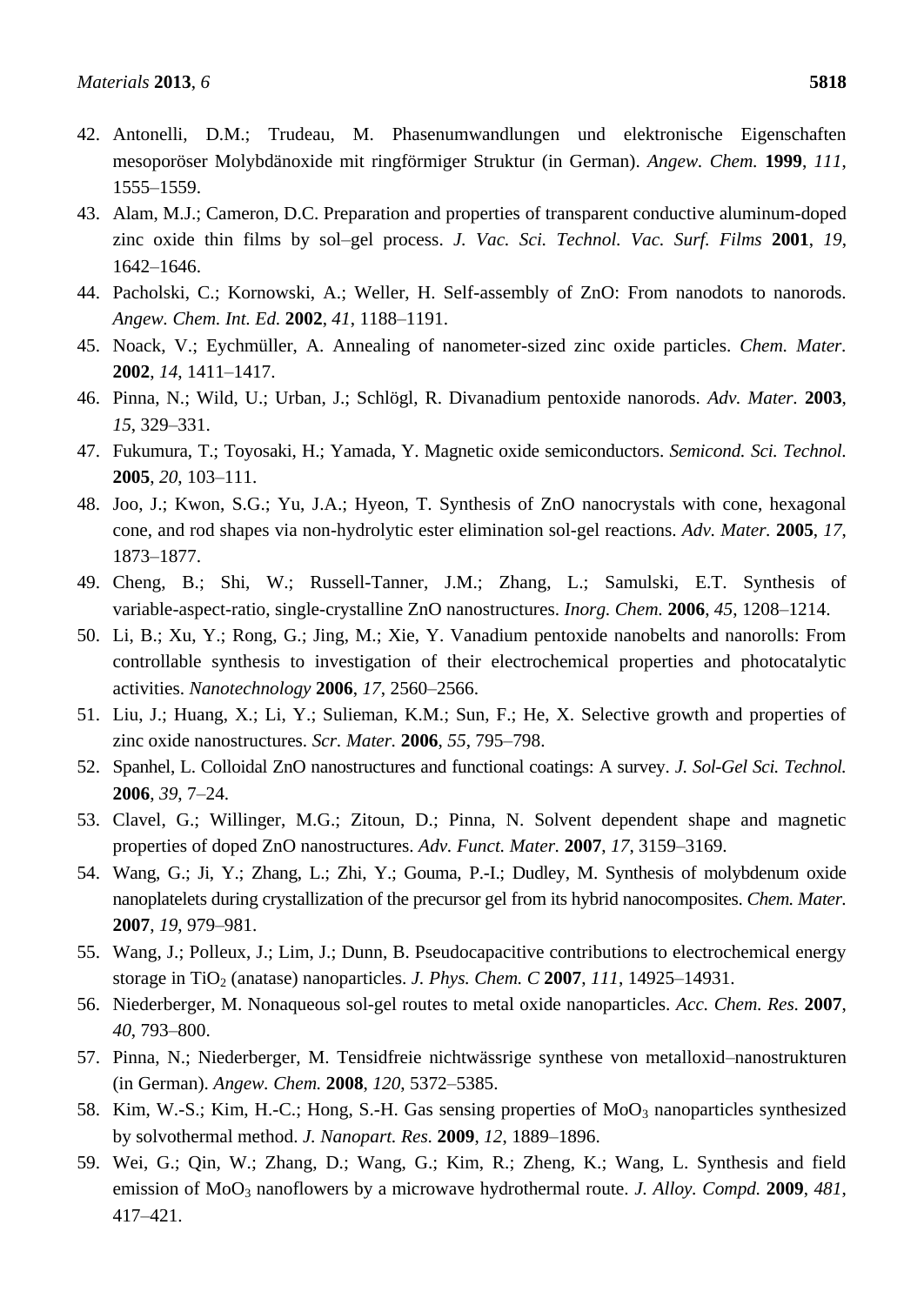- 60. Yu, X.; Xu, Z.; Han, S.; Che, H.; Yan, X.; Liu, A. Synthesis of well-ordered lamellar mesoporous molybdenum oxide. *Colloids Surf. Physicochem. Eng. Asp.* **2009**, *333*, 194–198.
- 61. Grote, C.; Garnweitner, G. Die nicht-wässrige sol-gel-synthese-eine alternative für die herstellung hochqualitativer metalloxid- nanopartikel (in German). *Chem. Ing. Tech.* **2010**, *82*, 615–622.
- 62. Pinna, N.; Karmaoui, M.; Willinger, M.-G. The "benzyl alcohol route": An elegant approach towards doped and multimetal oxide nanocrystals. *J. Sol-Gel Sci. Technol.* **2010**, *57*, 323–329.
- 63. Teoh, W.Y.; Amal, R.; Madler, L. Flame spray pyrolysis: An enabling technology for nanoparticles design and fabrication. *Nanoscale* **2010**, *2*, 1324–1347.
- 64. Tari, O.; Aronne, A.; Addonizio, M.L.; Daliento, S.; Fanelli, E.; Pernice, P. Sol–gel synthesis of ZnO transparent and conductive films: A critical approach. *Sol. Energy Mater. Sol. Cells* **2012**, *105*, 179–186.
- 65. Niederberger, M.; Pinna, N. *Metal Oxide Nanoparticles in Organic Solvents: Synthesis, Formation, Assembly and Application*; Springer-Verlag: London, UK, 2009; pp. 7–18.
- 66. Bhat, J.S.; Patil, A.S.; Swami, N.; Mulimani, B.G.; Gayathri, B.R.; Deshpande, N.G.; Kim, G.H.; Seo, M.S.; Lee, Y.P. Electron irradiation effects on electrical and optical properties of sol-gel prepared ZnO films. *J. Appl. Phys.* **2010**, *108*, 043513:1–043513:8.
- 67. Djurisic, A.B.; Leung, Y.H. Optical properties of ZnO nanostructures. *Small* **2006**, *2*, 944–961.
- 68. Morkoc, H.; Özgür, Ü. *Zinc Oxide: Fundamentals, Materials and Device Technology*; WILEY-VCH Verlag GmbH&Co: Weinheim, Germany, 2009; pp. 1–70.
- 69. Oprea, O.; Andronescu, E.; Vasile, B.C.; Voicu, G.; Covaliu, C. Synthesis and characterization of ZnO nanopowder by non-basic route. *Dig. J. Nanomater. Biostruct.* **2011**, *6*, 1393–1401.
- 70. Briois, V.; Giorgetti, C.H.; Baudelet, F.; Blanchandin, S.; Tokumoto, M.S.; Pulcinelli, S.H.; Santilli, C.V. Dynamical study of ZnO nanocrystal and Zn-HDS layered basic zinc acetate formation from sol-gel route. *J. Phys. Chem. C* **2007**, *111*, 3253–3258.
- 71. Krebs, F.C.; Thomann, Y.; Thomann, R.; Andreasen, J.W. A simple nanostructured polymer/ZnO hybrid solar cell-preparation and operation in air. *Nanotechnology* **2008**, *19*, 424013:1–424013:12.
- 72. Liu, Y.; Li, Y.; Zeng, H. ZnO-based transparent conductive thin films: Doping, performance, and processing. *J. Nanomater.* **2013**, *2013*, 1–9.
- 73. Banerjee, S.; Gopal, J.; Muraleedharan, P.; Tyagi, A.K.; Raj, B. Physics and chemistry of photocatalytic titanium dioxide: Visualization of bactericidal activity using atomic force microscopy. *Curr. Sci.* **2006**, *90*, 1378–1383.
- 74. Jing, L.; Li, S.; Song, S.; Xue, L.; Fu, H. Investigation on the electron transfer between anatase and rutile in nano-sized  $TiO<sub>2</sub>$  by means of surface photovoltage technique and its effects on the photocatalytic activity. *Sol. Energy Mater. Sol. Cells* **2008**, *92*, 1030–1036.
- 75. Banerjee, A.N. The design, fabrication, and photocatalytic utility of nanostructured semiconductors: Focus on TiO<sub>2</sub>-based nanostructures. *Nanotechnol. Sci. Appl.* **2011**, 4, 35–65.
- 76. Hammond, S.R.; Meyer, J.; Widjonarko, N.E.; Ndione, P.F.; Sigdel, A.K.; Garcia, A.; Miedaner, A.; Lloyd, M.T.; Kahn, A.; Ginley, D.S. Low-temperature, solution-processed molybdenum oxide hole-collection layer for organic photovoltaics. *J. Mater. Chem.* **2012**, *22*, 3249–3254.
- 77. Coutt, T.J.; Mason, T.O.; Perkins, J.D.; Ginley, D.S. Transparent Conducting Oxides: Status and Opportunities in Basic Research. In *Photovoltaics for the 21st Century: Proceedings of the*